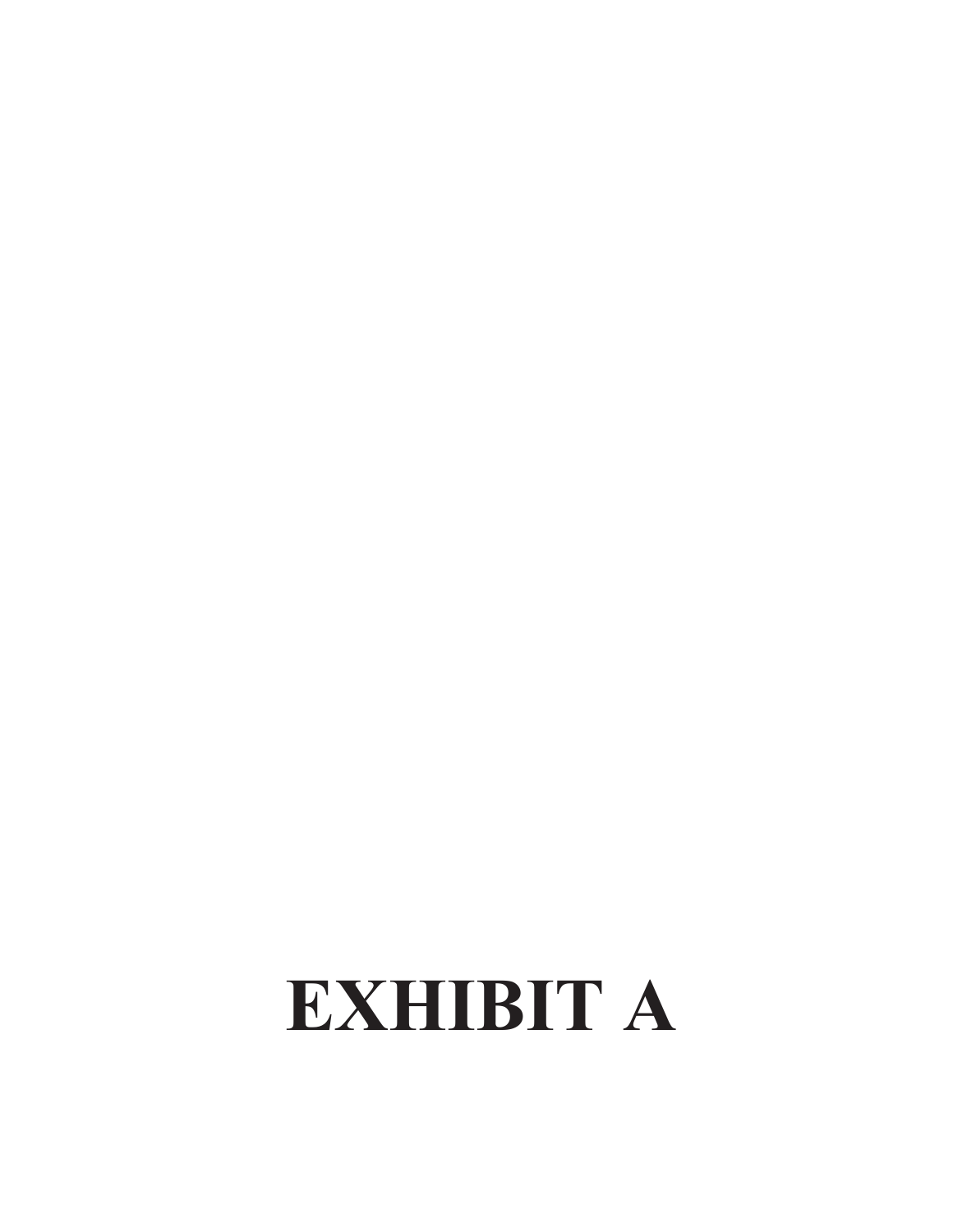# **African Union**

# **Standard Bidding Documents**

## **REQUEST FOR PROPOSALS**

### **BY THE**

### **AFRICAN UNION COMMISSION**

**FOR**

### **THE OPERATION OF DOT AFRICA**

**Procurement No: 30/IED/11**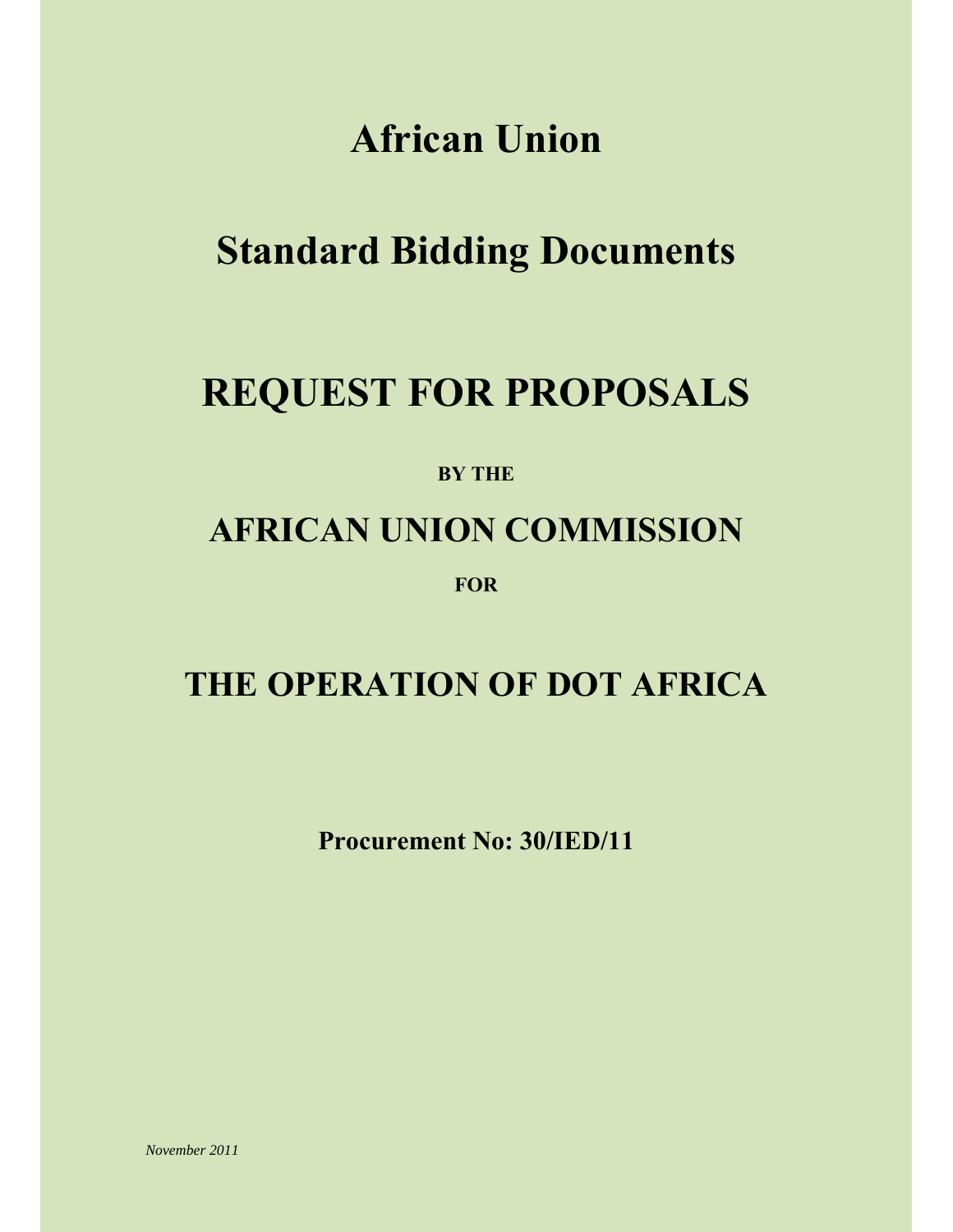### **CONTENTS**

| $\mathbf{1}$     |  |
|------------------|--|
| 2.               |  |
| 3.               |  |
| $\overline{4}$ . |  |
| 5.               |  |
| 6.               |  |
| 7.               |  |
| 8.               |  |
|                  |  |
|                  |  |
|                  |  |
|                  |  |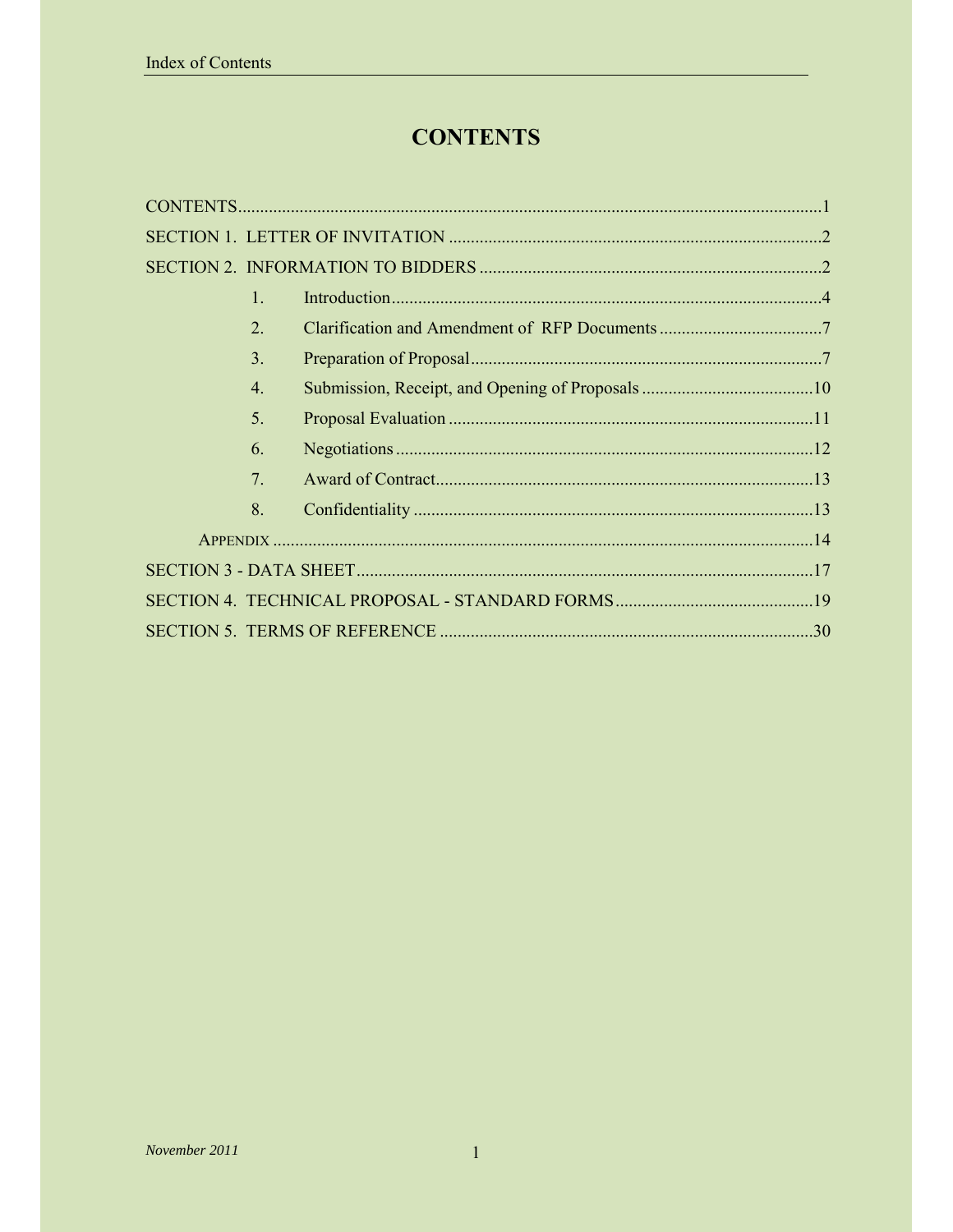| Section 2. Information to Consultants<br>VI <i>a</i> in jiha                                                                                                       | TINITONI JEDICI JINIR<br><i>TIEEATERI</i> TALE <i>ATIEIE</i>           |  |  |  |
|--------------------------------------------------------------------------------------------------------------------------------------------------------------------|------------------------------------------------------------------------|--|--|--|
| الاتحاد الأفريقي                                                                                                                                                   | <b>UNLÃO AFRICANA</b>                                                  |  |  |  |
| Addis Ababa, ETHIOPIA P. O. Box 3243 Tel: +251 (0)11-551 7700 Fax: +251 (0)11-551 0430<br>e- $\boxtimes$ :dadmin@africa-union.org<br>Website: www.africa-union.org |                                                                        |  |  |  |
|                                                                                                                                                                    | Reference:<br>PTSD/PRO/HU/3/<br>/06.11<br><b>28 June 2011</b><br>Date: |  |  |  |

#### **Letter of Invitation**

#### **Dear Prospective Bidder,**

The African Union, established as a unique Pan African continental body, is charged with spearheading Africa's rapid integration and sustainable development by promoting unity, solidarity, cohesion and cooperation among the peoples of Africa and African States as well as developing a New Partnership worldwide. Its Headquarters is located in Addis Ababa, capital city of Ethiopia

In its Olivier Tambo Declaration adopted at the extraordinary Conference of the Commission held in Johannesburg, South Africa, 2-5 November 2009, the African Union Ministers in charge of Communication and Information Technologies (CITMC) acknowledge the necessity to "Establish DotAfrica as a continental Top-Level Domain for use by organizations, businesses and individuals with guidance from African Internet agencies"

And in their Abuja 2010 Declaration adopted at their Third Ordinary Conference (CITMC-3) held in Abuja, Nigeria, from  $6 - 7$  August 2010, the Ministers requested the African Union Commission (AUC) to ''Set up the structure and modalities for the Implementation of the DotAfrica project.''

Consequently, the African Union Commission now invites proposals from competent consortium African or African and International partners to provide Services for the Operations of the Dotafrica, Procurement Number 30/IED/11.

This Request for Proposal aims at selecting the best entity based on management and business case proposal, including revenue generation, re-investment into the African continent, and sustainability mechanism to partner with the Africa Union commission in a view to present a technically and economically sound proposal which meets the requirements of the Applicant Guidebook of the coming launch of the ICANN's new round of gTLDs.

#### More details on the services are provided in the attached Terms of Reference.

A firm will be selected under *Quality Based Selection Method* and procedures described in  $4.$ this RFP.

 $5<sub>1</sub>$ The RFP includes the following documents:

> Section 1 - Letter of Invitation Section 2 - Information to Bidders Section 3 - Data Sheet **Section 4 - Technical Proposal - Standard Forms** Section 5- Terms of Reference, Deliverables and Time Frame

The bid is open to all eligible firms from AU/UN affiliated countries.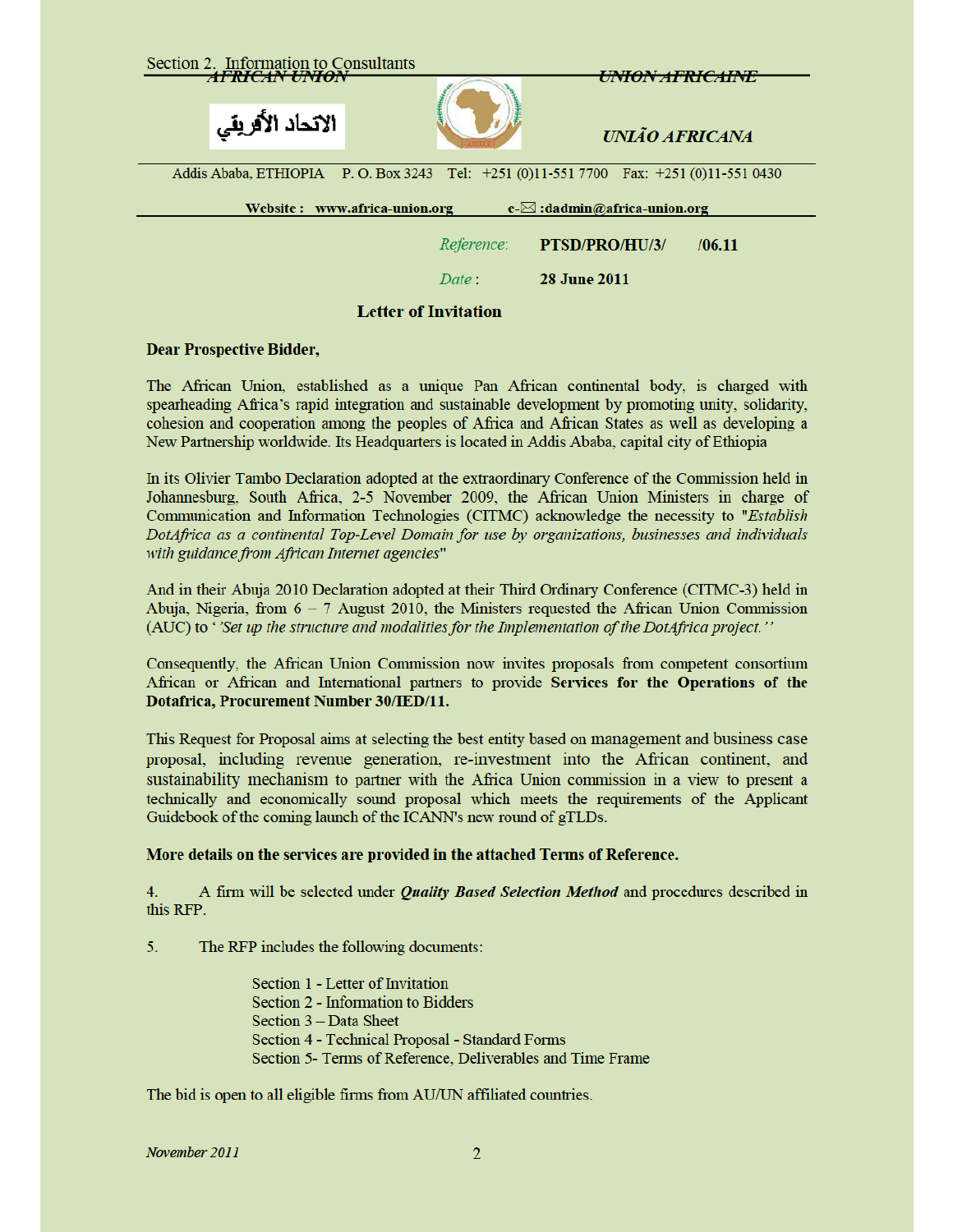#### Yours sincerely,

#### **Christine Mwakabungu (Mrs.)**

Ag. Head of Procurement and Travel Unit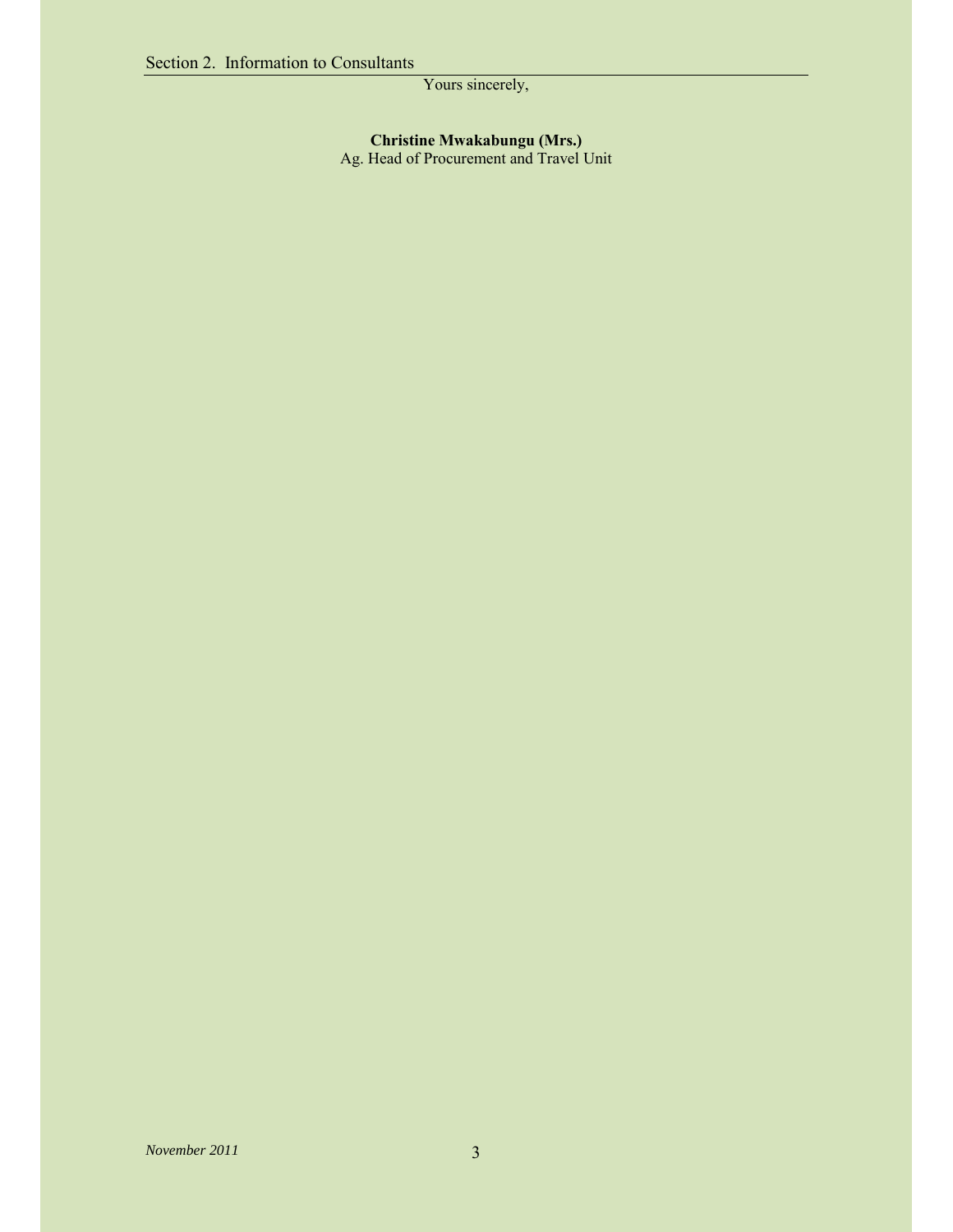#### **Section 2 Information to Bidders**

- **1. Introduction** 1.1 The Client named in the Data Sheet will select a firm from those listed in the Letter of Invitation, in accordance with the method of selection specified in the Data Sheet.
	- 1.2 The bidders are invited to submit a Technical Proposal and a financial proposal, as specified in the Data Sheet for services required for the assignment named in the Data Sheet. The proposal will be the basis for contract negotiations and ultimately for a signed contract with the selected firm.
	- 1.3 The assignment shall be implemented in accordance with any phasing indicated in the Data Sheet. When the assignment includes several phases, the performance of bidder under each phase must be to the Client's satisfaction before work begins on the next phase.
	- 1.4 The Bidders must familiarise themselves with local (African) conditions and take them into account in preparing their proposals. To obtain firsthand information on the assignment and on the local conditions, Bidders are encouraged to visit the Client before submitting a proposal and to attend a pre-proposal conference if one is specified in the Data Sheet. Attending any specified pre-proposal conference is optional. Bidders representative should contact the officials named in the Data Sheet to arrange for their visit or to obtain additional information on any pre-proposal conference. Bidders should ensure that these officials are advised of the visit in adequate time to allow them to make appropriate arrangements.
	- 1.5 The Client will provide the inputs specified in the Data Sheet, assist the firm in obtaining requirements needed to carry out the services, and make available relevant project data and reports.
	- 1.6 Note that: (i) the costs of preparing the proposal and of negotiating the contract, including a visit to the Client, are not reimbursable as a direct cost of the assignment; and (ii) the Client is not bound to accept any of the proposals submitted.
	- 1.7 African Union policy requires Bidders to provide professional, objective, and impartial advice, and at all times hold the Client's interests paramount, without any consideration for future work, and strictly avoid conflicts with other assignments or their own corporate interests. Bidders shall not be hired for any assignment that would be in conflict with their prior or current obligations to other clients, or that may place them in a position of not being able to carry out the assignment in the best interests of the Client.
		- 1.7.1 Without limitation on the generality of this rule, Bidders shall not be hired under the circumstances set forth below: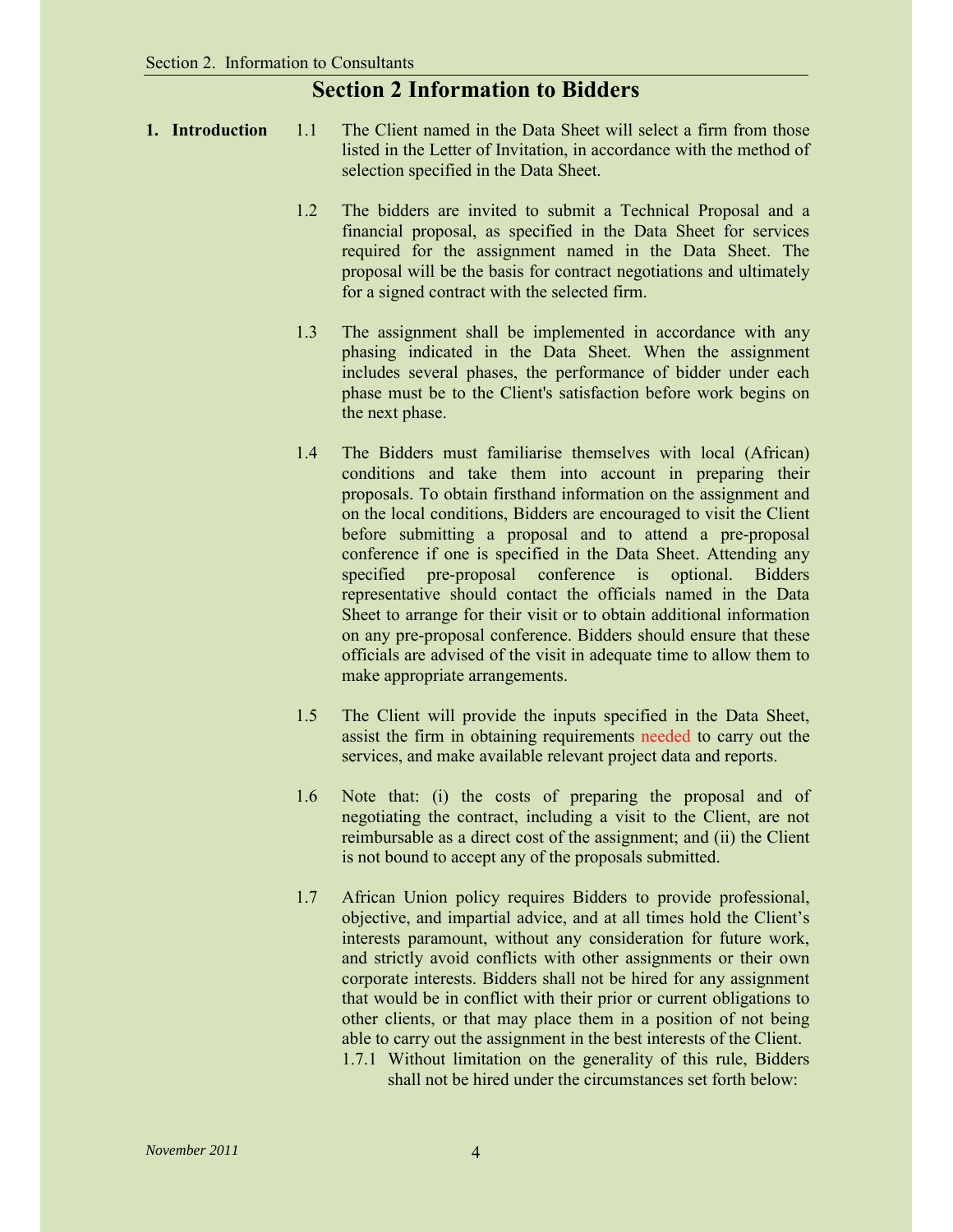- (a) Conflict between contracting activities and procurement of goods, works or services: A firm that has been engaged to provide goods, works, or services for a project, and each of its affiliates, shall be disqualified from providing consulting services related to those goods, works or services. Conversely, a firm hired to provide consulting services for the preparation or implementation of a project, and each of its affiliates, shall be disqualified from subsequently providing goods, works or services resulting from or directly related to the firm's contracting services for such preparation or implementation (other than a continuation of the firms earlier consulting services for the same project).
- (b) Conflict among contracting assignments: Neither Bidders (including their personnel and sub-Bidders) nor any of their affiliates shall be hired for any assignment that, by its nature, may be in conflict with another assignment of the Bidders.
- (c) Relationship with AUC staff: Bidders (including their personnel and sub-Bidders) that have a business or family relationship with a member of AUC staff (or of the Client staff, or of a beneficiary of the assignment) who are directly or indirectly involved in any part of: (i) the preparation of the TOR of the contract, (ii) the selection process for such contract, or (iii) supervision of such contract may not be awarded a contract.
- 1.7.2 As indicated in paragraph 1.7.1 (a) above, Bidders may be hired for downstream work, when continuity is essential, in which case this possibility shall be indicated in the Data Sheet and the factors used for the selection of the consultant should take the likelihood of continuation into account. It will be the exclusive decision of the Client whether or not to have the downstream assignment carried out, and if it is carried out, which consultant will be hired for the purpose.
- 1.7.3 In the event of 1.7.2. and in order to ensure fairness and transparency in the selection process, it is required that Bidders or their affiliates competing for a specific assignment do not derive a competitive advantage from having provided consulting services related to the assignment in question. To that end, all information that would in that respect give a consultant a competitive advantage shall be made available to all the short-listed Bidders together with the request for proposals.
- 1.8 The African Union requires that Officers of the AU, as well as Bidders/ Suppliers/ Contractors/ observe the highest standard of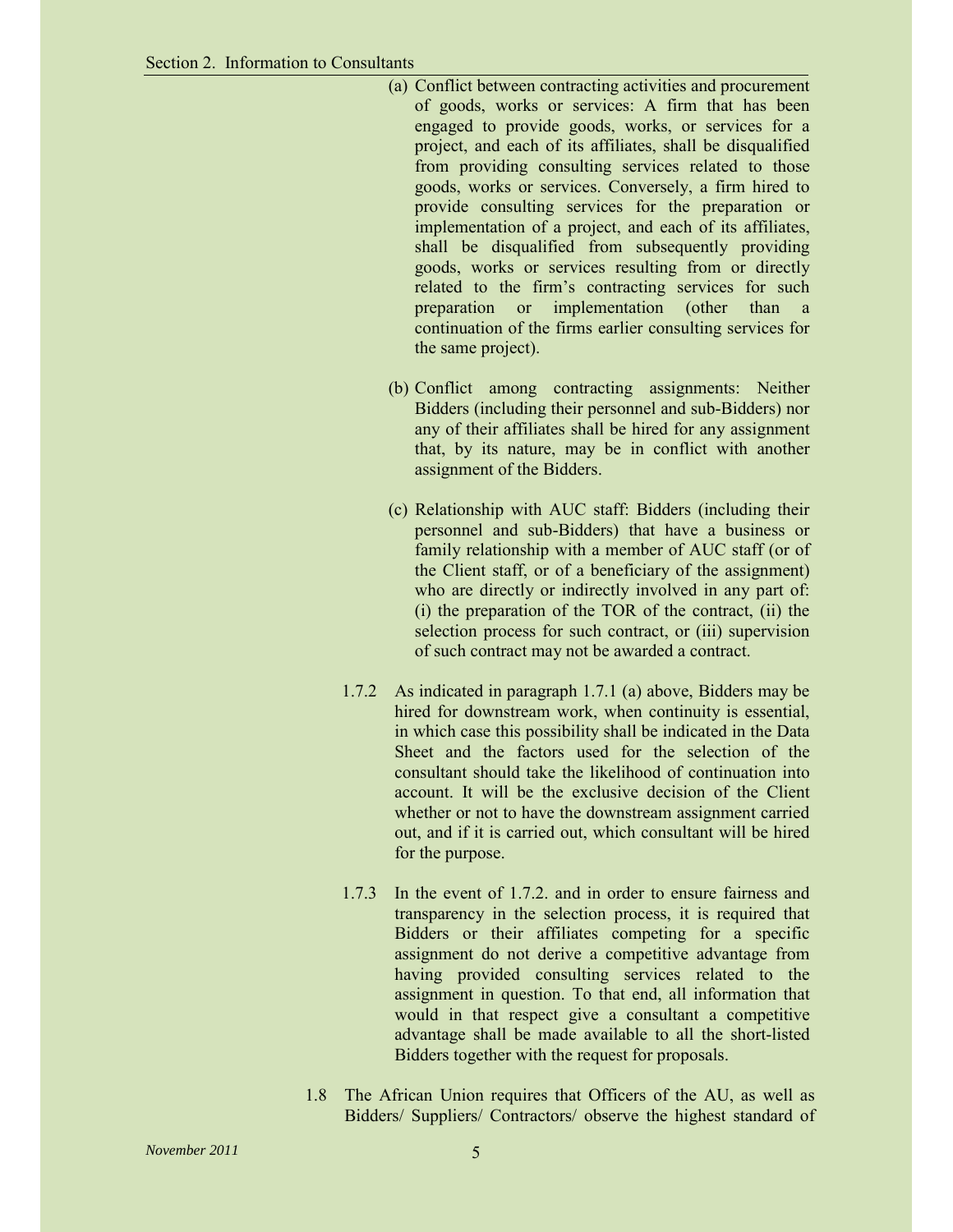ethics during the procurement and execution of such contracts.<sup>1</sup> In pursuance of this policy the AU:

- (a) defines, for the purposes of this provision, the terms set forth below as follows:
	- (i) "corrupt practice"<sup>2</sup> is the offering, giving, receiving or soliciting, directly or indirectly, of anything of value to influence improperly the actions of another party;
	- (ii) "fraudulent practice"<sup>3</sup> is any act or omission including a misrepresentation that knowingly or recklessly misleads, or attempts to mislead, a party to obtain a financial or other benefit or to avoid an obligation;
	- (iii) "collusive practice"<sup>4</sup> is an arrangement between two or more parties designed to achieve an improper purpose, including to influence improperly the actions of another party;
	- (iv) "coercive practice"<sup>5</sup> is impairing or harming or threatening to impair or harm, directly or indirectly, any party or the property of the party to influence improperly the actions of a party;
	- (v) "obstructive practice" is deliberately destroying, falsifying, altering or concealing of evidence material to any investigation or making false statements to investigators in order to materially impede any investigation into allegations of a corrupt, fraudulent, coercive or collusive practice; and/or threatening, harassing or intimidating any party to prevent it from disclosing its knowledge of matters relevant to the investigation or from pursuing the investigation;
- (b) will reject a recommendation for award of contract if it determines that the bidder recommended for award has, directly or through an agent, engaged in corrupt, fraudulent,

<sup>4</sup> *"parties" refers to any participants in the procurement process (including officers of the AU) attempting to establish bid prices at artificial, non competitive levels.*

<sup>&</sup>lt;sup>1</sup> In this context, any action taken by a bidder, supplier, contractor, sub-contractor or consultant to influence the *procurement process or contract execution for undue advantage is improper.*

<sup>2</sup> *"another party" refers to an officer of the AU acting in relation to the procurement process or contract execution. In this context, "officer of the AU" includes staff and employees of other organisations taking or reviewing procurement decisions.*

<sup>3</sup> *a "party" refers to any officer of the AU; the terms "benefit" and "obligation" relate to the procurement process or contract execution; and the "act or omission" is intended to influence the procurement process or contract execution.*

<sup>5</sup> *a "party" refers to any participant in the procurement process or contract execution.*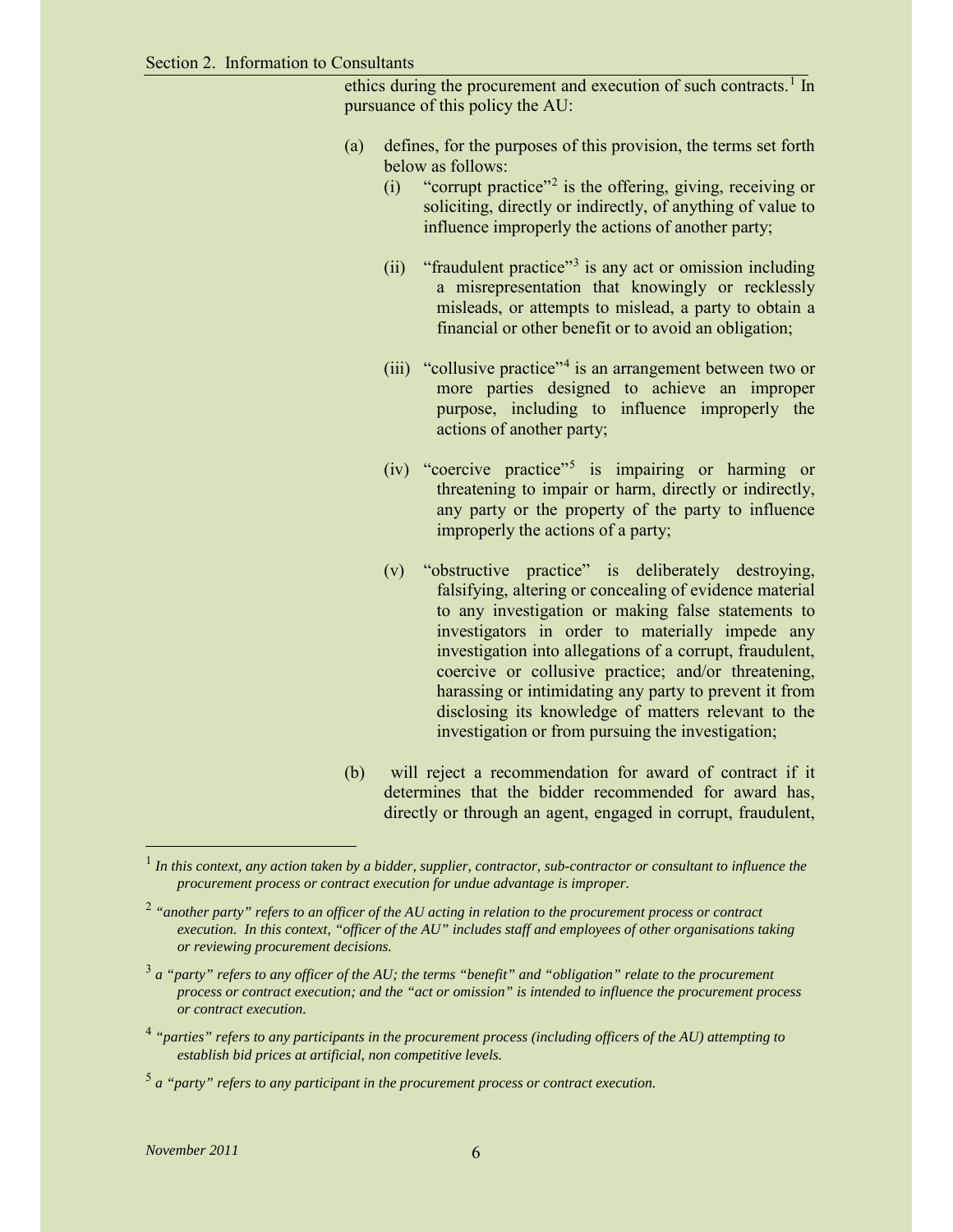collusive, coercive or obstructive practices in competing for the contract in question;

- (c) will declare a firm ineligible, either indefinitely or for a stated period of time, to be awarded an African Union financed contract if it at any time determines that the firm has, directly or through an agent, engaged in corrupt, fraudulent, collusive, coercive or obstructive practices in competing for, or in executing, an African Union financed contract.
- 1.9 Bidders shall not be under a declaration of ineligibility for corrupt, fraudulent, collusive, coercive or obstructive practices issued by the AUC in accordance with the above sub-paragraph 1.8.
- 1.10
- 1.11 Bidders shall be aware of the provisions on fraud and corruption stated in the Standard Contract under the clauses indicated in the Data Sheet.
- **2. Clarification and Amendment of RFP Documents** 2.1 Bidders may request a clarification of any of the RFP documents up to the number of days indicated in the Data Sheet before the proposal submission date. Any request for clarification must be sent in writing by mail, facsimile, or electronic mail to the Client's address indicated in the Data Sheet. The Client will respond by facsimile, courier or electronic mail to such requests and will send written copies of the response (including an explanation of the query but without identifying the source of inquiry) to all invited Bidders who intend to submit proposals.
	- 2.2 At any time before the submission of proposals, the Client may, for any reason, whether at its own initiative or in response to a clarification requested by an invited firm, amend the RFP. Any amendment shall be issued in writing through addenda. Addenda shall be sent by mail, facsimile, or electronic mail to all invited Bidders and will be binding on them. The Client may at its discretion extend the deadline for the submission of proposals.
- **3. Preparation of Proposal** Bidders are requested to submit a proposal (paragraph 1.2) written in the language(s) specified in the Data Sheet.
	- **Technical Proposal** 3.2 In preparing the Technical Proposal, Bidders are expected to examine the documents constituting this RFP in detail. Material deficiencies in providing the information requested may result in rejection of a proposal.
		- 3.3 While preparing the Technical Proposal, Bidders must give particular attention to the following:
			- (i) If a Bidder considers that it does not have all the expertise for the assignment, it may obtain a full range of expertise by associating with individual consultant(s) and/or other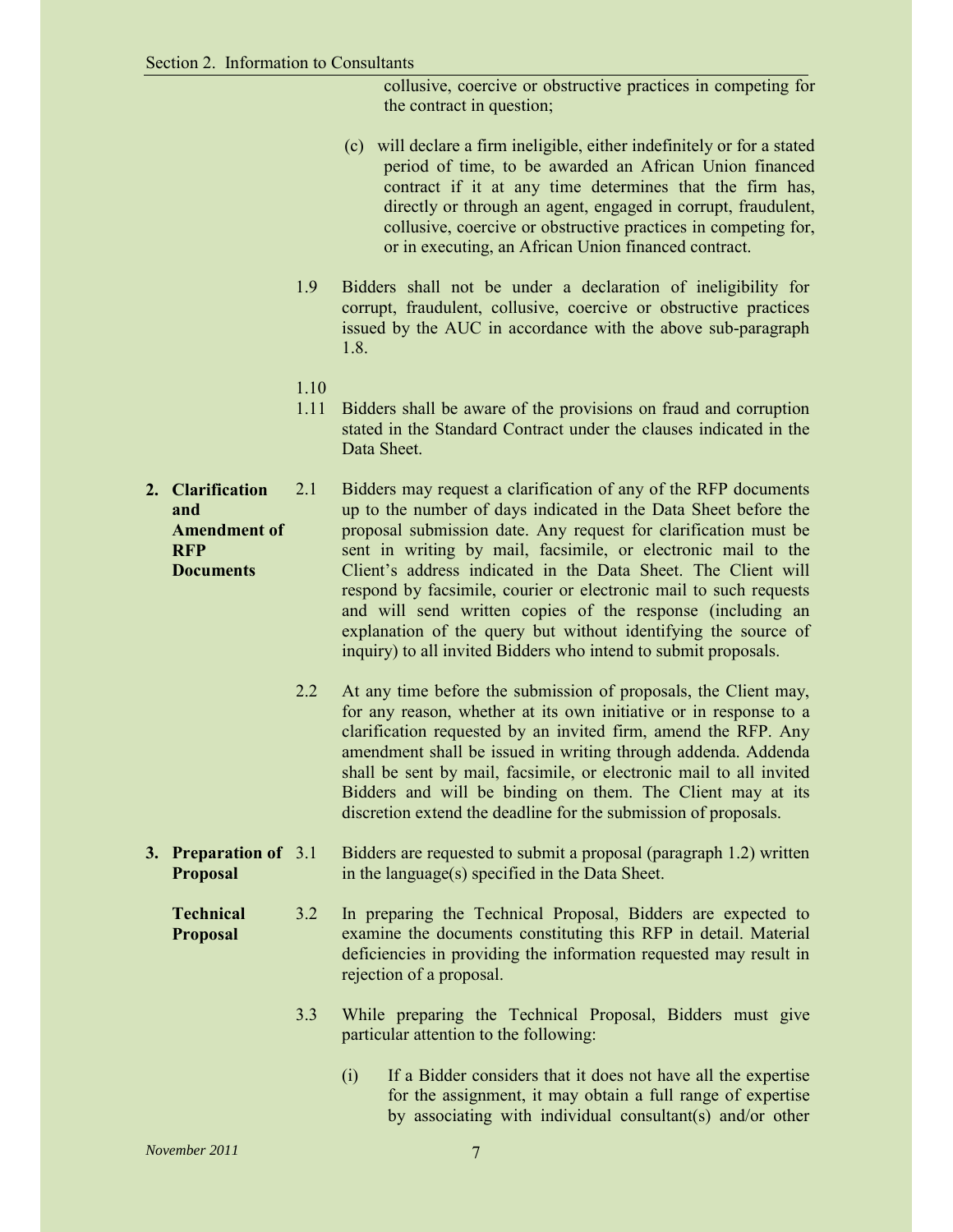Bidders or entities in a joint venture or sub-consultancy, as appropriate. Bidders may associate with the other Bidders invited for this assignment only with approval of the Client as indicated in the Data Sheet.

- (ii) For assignments on a staff-time basis, the estimated number of professional staff-months is given in the Data Sheet. The proposal shall, however, be based on the number of professional staff-months estimated by the firm. For fixedbudget-based assignments, the available budget is given in the Data Sheet, and the Financial Proposal shall not exceed this budget.
- (iii) It is desirable that the majority of the key professional staff proposed be permanent employees of the firm or have an extended and stable working relationship with it.
- (iv) Proposed professional staff must, at a minimum, have the experience indicated in the Data Sheet, preferably working under conditions similar to those prevailing in the Country specified for Performance of the Services.
- (v) Alternative professional staff shall not be proposed, and only one Curriculum Vitae (CV) may be submitted for each position.
- (vi) Reports to be issued by the Bidders as part of this assignment must be in the language(s) specified in the Data Sheet.
- 3.4 The Technical Proposal shall provide the following information using the Standard Forms attached in Section 4:
	- (i) A brief description of the firm's organisation and an outline of recent experience on assignments (Section 4B) of a similar nature. For each assignment, the outline should indicate, inter-alia, the profiles of the staff proposed, duration of the assignment, contract amount, and the firm's involvement.
	- (ii) Any comments or suggestions on the Terms of Reference and on the data, a list of services, and facilities to be provided by the Client (Section 4C).
	- (iii) A description of the methodology and work plan for performing the assignment (Section 4D).
	- (iv) The list of the proposed staff team by specialty, the tasks that would be assigned to each staff team member, and their timing (Section 4E).
	- (v) CVs recently signed by the proposed professional staff and the authorized representative submitting the proposal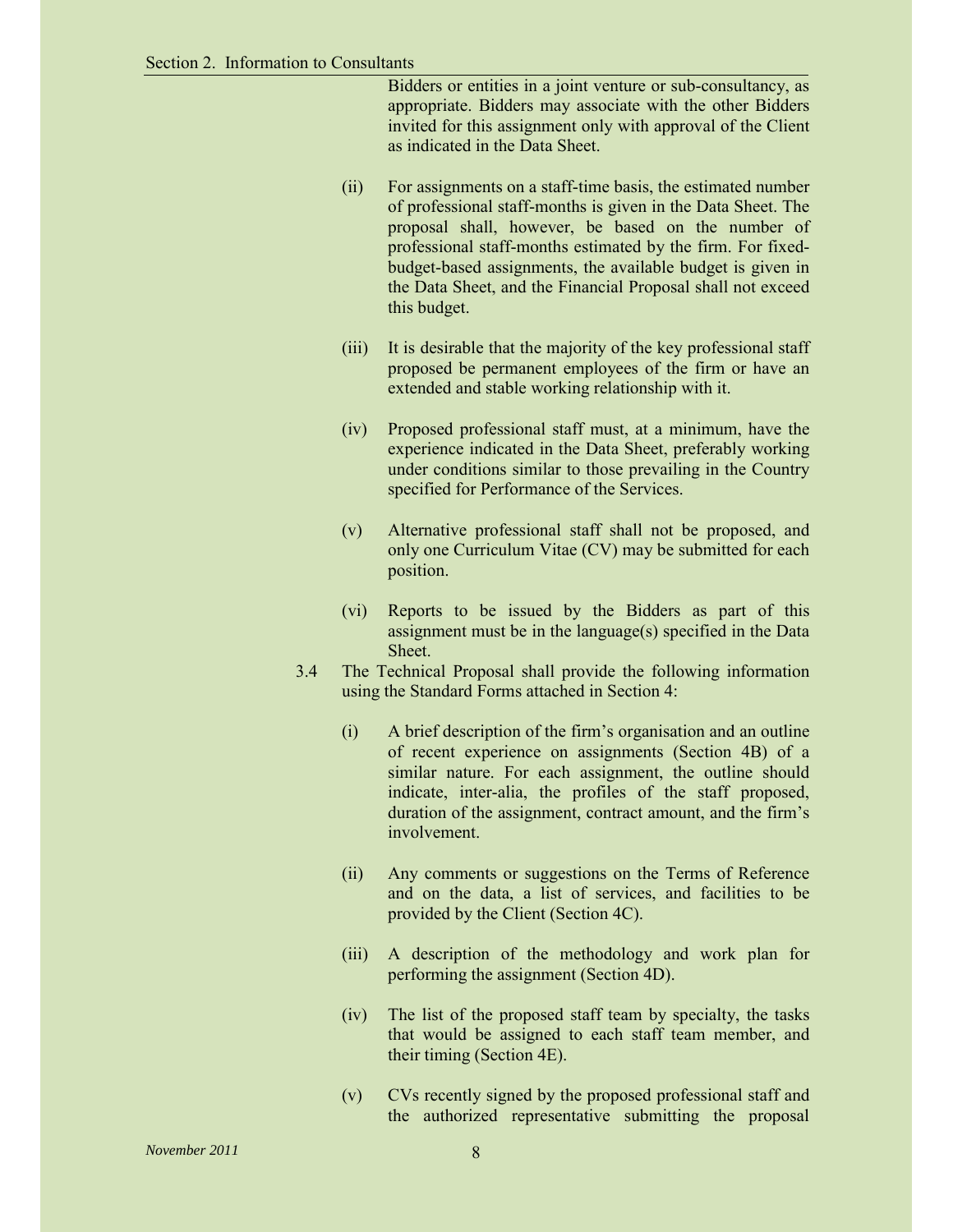(Section 4F). Key information should include number of years working for the firm/entity and degree of responsibility held in various assignments during the last ten (10) years.

- (vi) Estimates of the total staff input (professional and support staff; staff time) needed to carry out the assignment, supported by bar-chart diagrams showing the time proposed for each professional staff team member (Sections 4E and 4G).
- (vii) A detailed description of the proposed methodology, staffing, and monitoring of training, if the Data Sheet specifies training as a major component of the assignment.
- (viii) Any additional information requested in the Data Sheet.
- 3.5 The Technical Proposal shall not include any financial information.
- **Financial Proposal** 3.6 In preparing the Financial Proposal, Bidders are expected to take into account the requirements and conditions outlined in the RFP documents. The Financial Proposal should follow the Standard Forms in Section 5. These list all costs associated with the assignment, including (a) remuneration for staff, (foreign and local, in the field and at headquarters); and (b) reimbursable expenses such as subsistence (per diem, housing), transportation (international and local, for mobilisation and demobilisation), services and equipment (vehicles, office equipment, furniture, and supplies), office rent, insurance, printing of documents, surveys, and training, if it is a major component of the assignment. Where appropriate, these costs should be broken down by activity, and, if appropriate, into foreign and local expenditures.
	- 3.7 The Financial Proposal shall include all the costs the consultant incurs to provide the services (including travel expenses, translation, printing and the taxes the consultant pays for its business requirements by the law of the domicile country of the consultant), but shall exclude all local taxes levied within African Union Member States on the invoice issued by the consultant (such as local sales tax, services tax or withholding tax).
	- 3.8 Bidders may express the price of their services in any freely convertible currency. The Bidders may not use more than three foreign currencies. The Client may require Bidders to state the portion of their price representing local costs in the Currency of the Country specified for performance of the Services if so indicated in the Data Sheet.
	- 3.9 Commissions and gratuities, if any, paid or to be paid by Bidders and related to the assignment will be listed in the Financial Proposal submission form (Section 5A).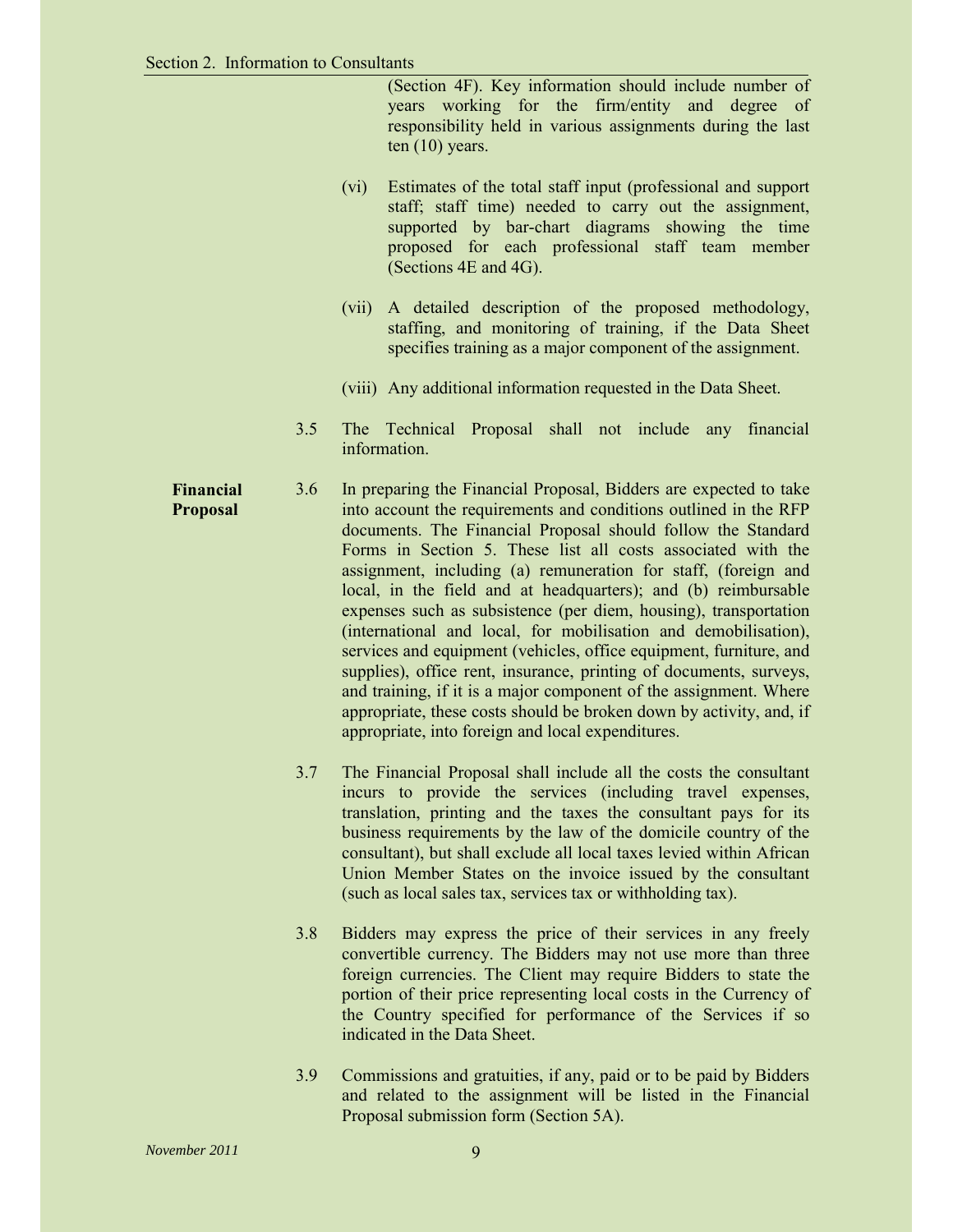- 3.10 The Data Sheet indicates how long the proposals must remain valid after the submission date. During this period, the consultant is expected to keep available the professional staff proposed for the assignment. The Client will make its best effort to complete negotiations within this period. If the Client wishes to extend the validity period of the proposals, the Bidders who do not agree have the right not to extend the validity of their proposals.
- **4. Submission, Receipt, and Opening of Proposals** 4.1 The original proposal (Technical Proposal and, if required, Financial Proposal; see paragraph 1.2) shall be prepared in indelible ink. It shall contain no interlineations or overwriting, except as necessary to correct errors made by the firm itself. Any such corrections must be initialled by the persons or person signing the proposal.
	- 4.2 An authorised representative of the firm initials all pages of the proposal. The representative's authorisation is confirmed by a written power of attorney accompanying the proposal.
	- 4.3 For each proposal, the Bidders shall prepare the number of copies indicated in the Data Sheet. Each Technical Proposal and Financial Proposal shall be marked "Original" or "Copy" as appropriate. If there are any discrepancies between the original and the copies of the proposal, the original will govern.
	- 4.4 The original and all copies of the Technical Proposal shall be placed in a sealed envelope clearly marked "Technical Proposal," and the original and all copies of the Financial Proposal if required (see paragraph 1.2 in a sealed envelope clearly marked "Financial Proposal" and warning: "Do Not Open with the Technical Proposal." Both envelopes shall be placed into an outer envelope and sealed. This outer envelope shall bear the submission address and other information indicated in the Data Sheet and be clearly marked, "Do Not Open, Except in Presence of the Tender Opening Committee."
	- 4.5 The completed Technical and Financial Proposals if required (see paragraph 1.2) must be delivered at the submission address on or before the time and date stated in the Data Sheet. Any proposal received after the closing time for submission of proposals shall be returned unopened.
	- 4.6 After the deadline for submission of proposals, the Technical Proposal shall be opened immediately by the Bid Opening Committee. The Financial Proposal shall remain sealed and retained securely until all submitted proposals are opened publicly.
	- 4.7 The Firm may withdraw its Proposal after the Proposal's submission, provided that the written notice of the withdrawal is received by the Client prior to the deadline prescribed for submission of Proposals. The Firms' withdrawal notice shall be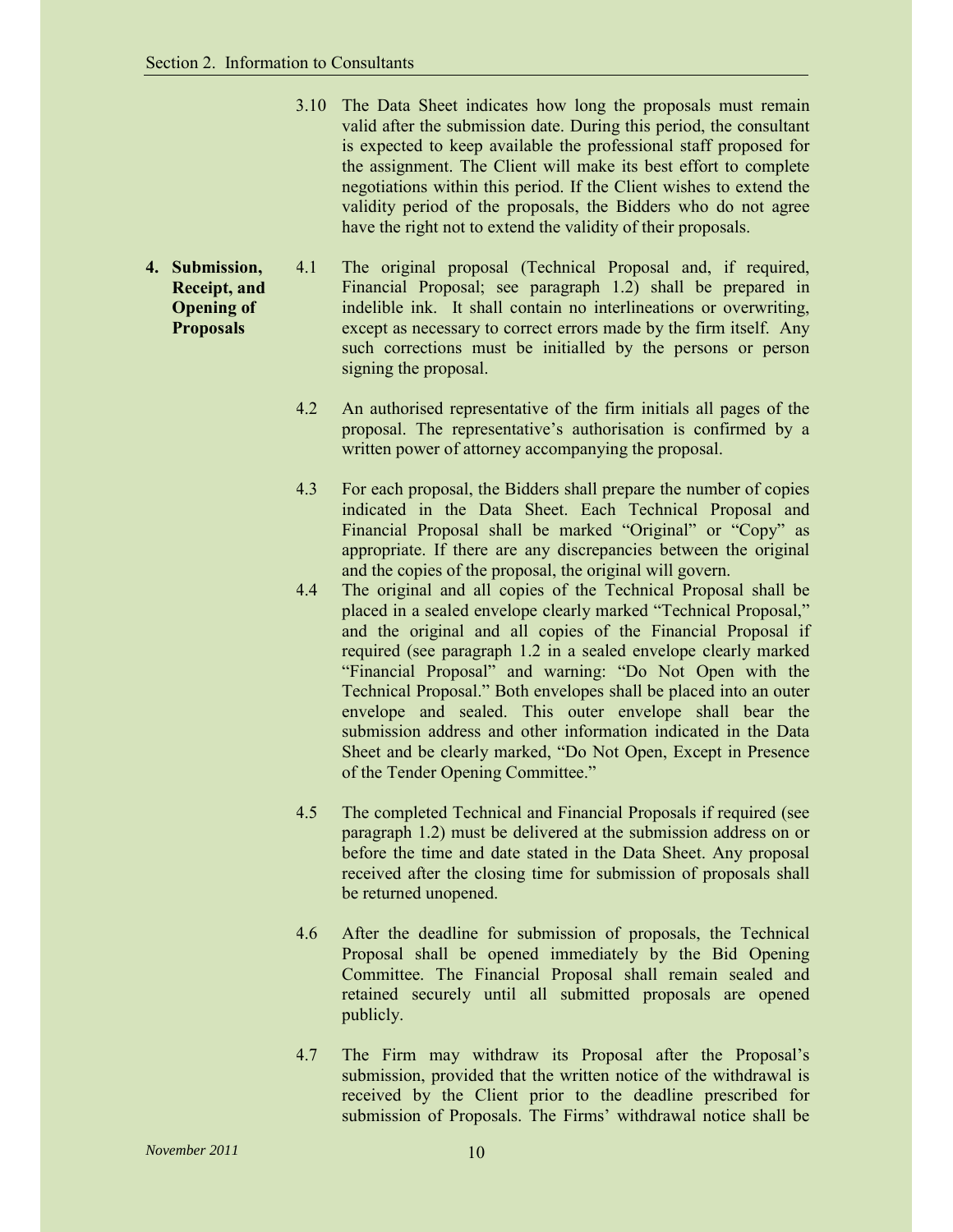prepared, sealed, marked, and dispatched in accordance with the provisions of clause Deadline for Submission of Proposals. The withdrawal notice may also be sent by telex or fax but followed by a signed confirmation copy. No Proposal may be modified subsequent to the deadline for submission of proposals. No Proposal may be withdrawn in the Interval between the deadline for submission of proposals and the expiration of the period of proposal validity specified by the firm on the Proposal Submission Form.

#### **5. Proposal Evaluation**

- **General** 5.1 From the time the bids are opened to the time the contract is awarded, if any consultant wishes to contact the Client on any matter related to its proposal, it should do so in writing at the address indicated in the Data Sheet. Any effort by the firm to influence the Client in proposal evaluation, proposal comparison or contract award decisions may result in the rejection of the Bidder's proposal.
	- 5.2 Evaluators of Technical Proposals shall have no access to the Financial Proposals until the technical evaluation is completed.
- **Evaluation of Technical Proposals** 5.3 The evaluation committee appointed by the Client, as a whole, and each of its members individually, will evaluate the proposals on the basis of their responsiveness to the Terms of Reference, applying the evaluation criteria, sub-criteria (typically not more than three per criteria), and point system specified in the Data Sheet. Each responsive proposal will be given a technical score (St). A proposal shall be rejected if it does not respond to important aspects of the Terms of Reference or if it fails to achieve the minimum technical score indicated in the Data Sheet.
	- 5.4 In the case of Quality-Based Selection, Selection Based on Bidder's Qualifications, and Single-Source Selection, the highest ranked firm, or the firm selected on a single-source basis, is invited to negotiate a contract on the basis of the Technical Proposal and the Financial Proposal submitted in accordance with the instructions given in paragraph 1.2 and the Data Sheet.

**Public Opening and Evaluation of Financial Proposals: Ranking (QCBS, Fixed-**After the evaluation of technical quality is completed, the Client shall notify those Bidders whose proposals did not meet the minimum qualifying score or were considered non-responsive to the RFP and Terms of Reference,. The notification may be sent by registered letter, facsimile, or electronic mail.

**Budget, and Least-Cost Selection Methods Only)**  5.6 The Financial Proposals shall be opened publicly in the presence of the Bidders' representatives who choose to attend. The name of the consultant, the technical scores, and the proposed prices shall be read aloud and recorded as the Financial Proposals are opened. The Client shall prepare minutes of the public opening.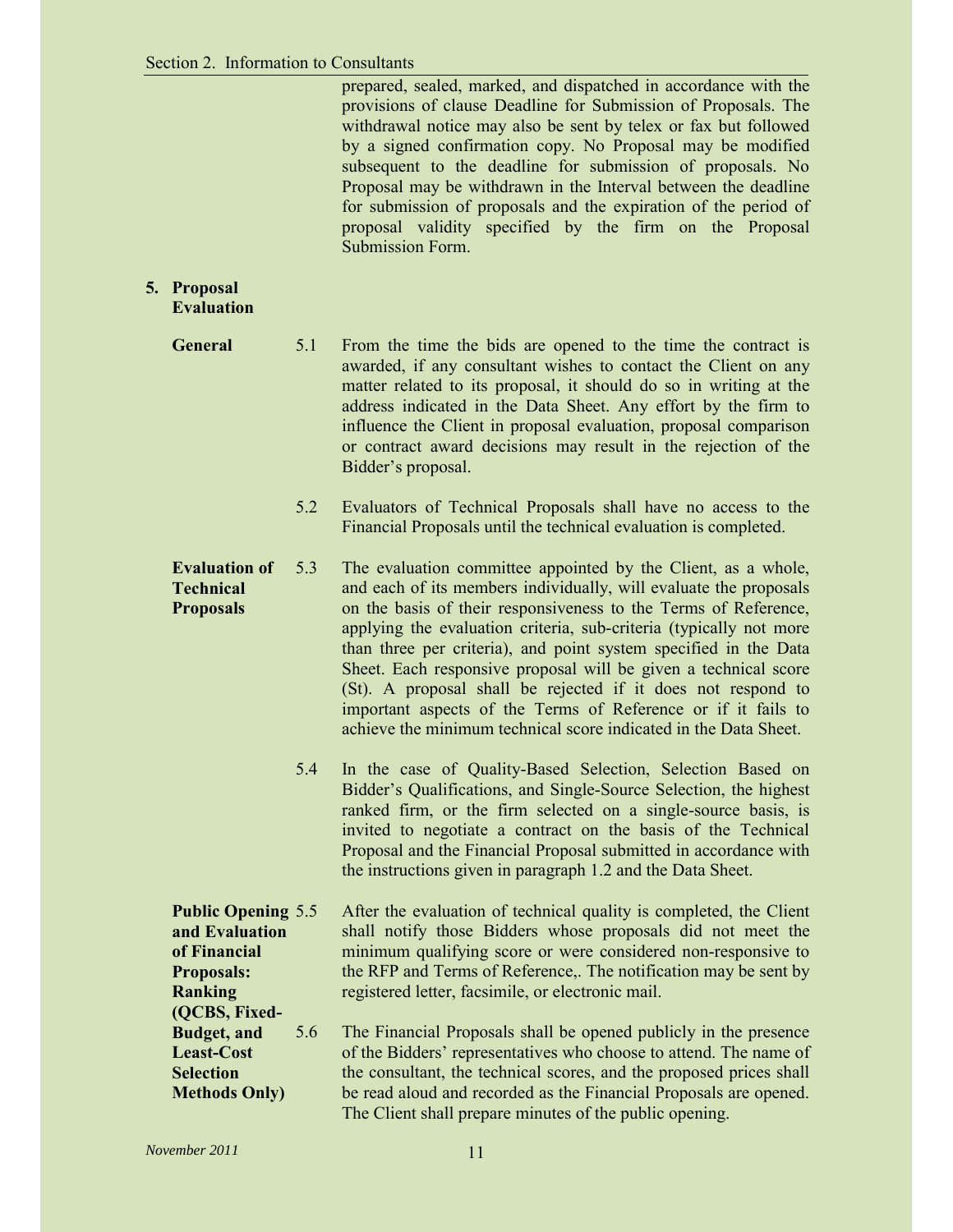- 5.7 The evaluation committee will determine whether the Financial Proposals are complete (i.e., whether they have cost all items of the corresponding Technical Proposals; if not, the Client will cost them and add their cost to the initial price), correct any computational errors, and convert prices in various currencies to the single currency specified in the Data Sheet. The official selling rates used, provided by the source indicated in the Data Sheet, will be those in effect on the date indicated in the Data Sheet. The evaluation shall exclude those taxes, duties, fees, levies, and other charges imposed that are subject to the African Union exemption on the payment of taxes and duties, and estimated as per paragraph 3.7.
- 5.8 In case of QCBS*,* the lowest priced Financial Proposal (Fm) will be given a financial score (Sf) of 100 points. The financial scores (Sf) of the other Financial Proposals will be computed as indicated in the Data Sheet. Proposals will be ranked according to their combined technical (*St*) and financial (*Sf*) scores using the weights ( $T =$  the weighting for the Technical Proposal;  $P =$  the weighting for the Financial Proposal as indicated in the Data Sheet.  $T + P = 1$ ; The firm achieving the highest combined technical and financial score using the formula below would be invited for negotiations

$$
S = St \times T\% + Sf \times P\%
$$

- 5.9. In the case of Fixed-Budget Selection, the Client will select the firm that submitted the highest ranked Technical Proposal within the indicated budget price. Proposals that exceed the indicated budget will be rejected. In the case of the Least-Cost Selection, the Client will select the lowest evaluated cost proposal among those that passed the minimum technical score. The selected firm will be invited for negotiations.
- **6. Negotiations** 6.1 Negotiations will be held at the address indicated in the Data Sheet. The aim is to reach agreement on all points and sign a contract.
	- 6.2 Negotiations will include a discussion of the Technical Proposal, the proposed methodology (work-plan), staffing, and any suggestions made by the firm to improve the Terms of Reference. The Client and firm will then agree final Terms of Reference, staffing, and bar charts indicating activities, staff, periods in the field and in the home office, staff-months, logistics, and reporting. The agreed work plan and final Terms of Reference will then be incorporated in the "Description of Services" and form part of the contract. Special attention will be paid to getting the most the firm can offer within the available budget and to clearly defining the inputs required from the Client to ensure satisfactory implementation of the assignment.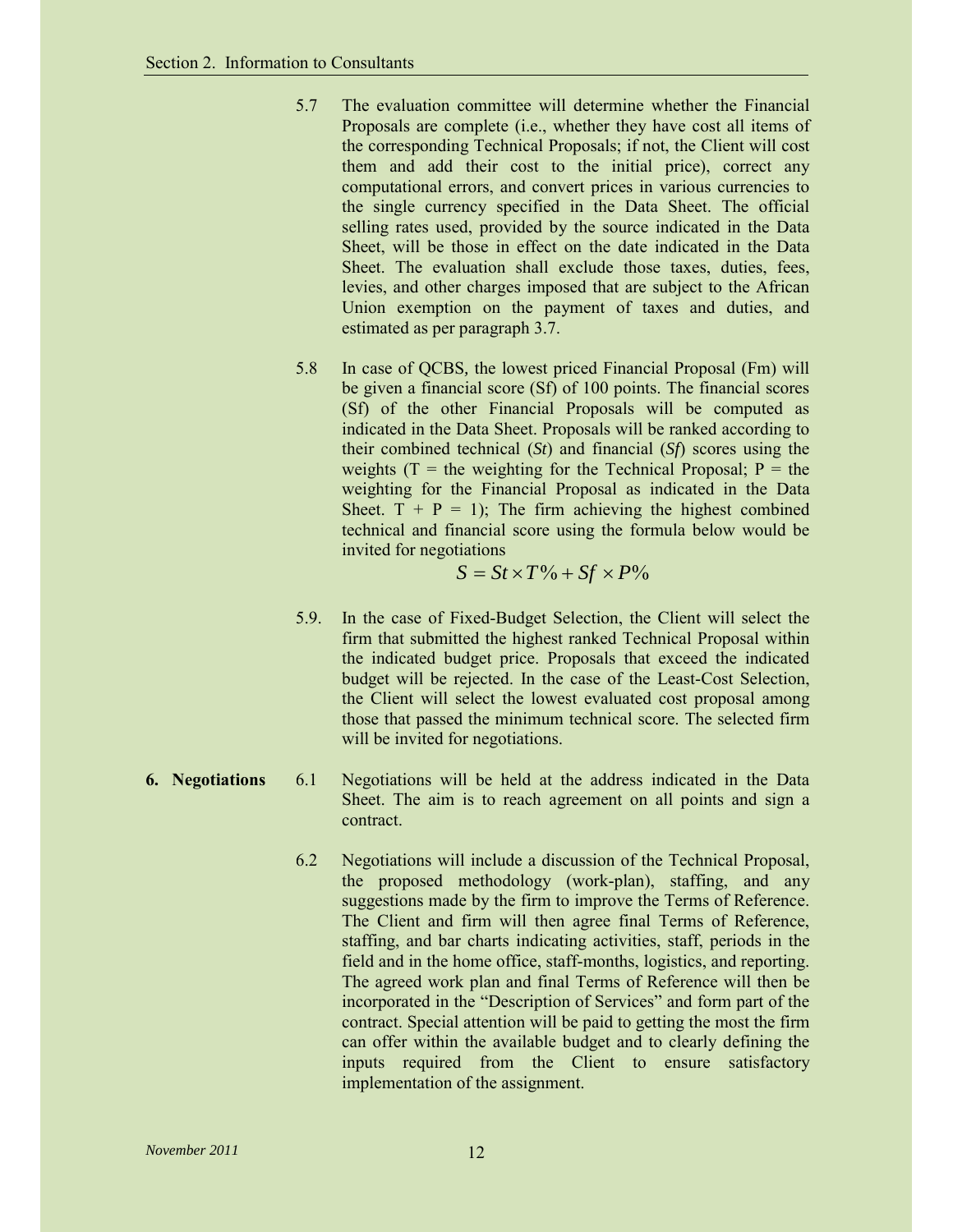#### Section 2. Information to Consultants

- 6.3 6.4 Having selected the firm on the basis including an evaluation of proposed key professional staff, the Client expects to negotiate a contract on the basis of the experts named in the proposal. Before contract negotiations, the Client will require assurances that the proposed experts will be actually available. The Client will not consider substitutions during contract negotiations unless both parties agree that undue delay in the selection process makes such substitution unavoidable or that such changes are critical to meet the objectives of the assignment. If this is not the case and if it is established that key staff were offered in the proposal without confirming their availability, the firm may be disqualified.
	- 6.5 The negotiations will conclude with a review of the draft form of the contract. On completion of negotiations, the Client and the firm will initial the agreed contract. If negotiations fail, the Client will invite the firm whose proposal received the second highest score to negotiate a Contract.
- **7. Award of Contract** 7.1 The contract will be awarded following negotiations. After negotiations are completed, the Client will promptly notify other Bidders on the shortlist that they were unsuccessful and return the unopened Financial Proposals of those Bidders who did not pass the technical evaluation (paragraph 5.3).
	- 7.2 The firm is expected to commence the assignment on the date and at the location specified in the Data Sheet.
- **8. Confidentiality** 8.1 Information relating to the evaluation of proposals and recommendations concerning awards shall not be disclosed to the Bidders who submitted the proposals or to other persons not officially concerned with the process, until the winning firm has been notified that it has been awarded the contract.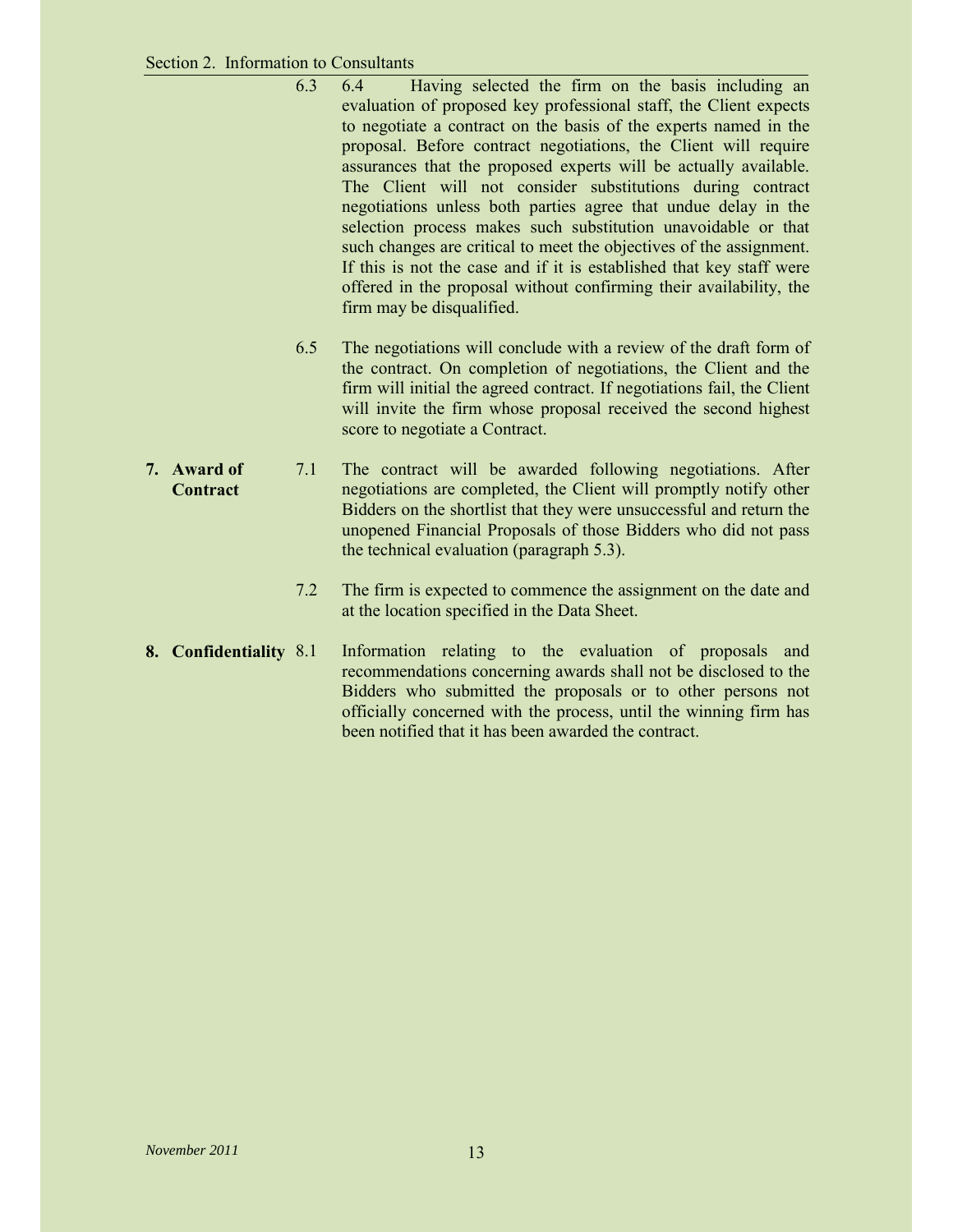#### **APPENDIX TO INFORMATION TO BIDDERS**

#### **Financial Negotiations6**

#### **Breakdown of Remuneration Rates**

#### **1. Review of Remuneration Rates**

- 1.1 The remuneration rates for staff are made up of salary, social costs, overheads, fee that is profit, and any premium or allowance paid for assignments away from headquarters. To assist the firm in preparing for financial negotiations, a sample form giving a breakdown of rates is attached (no financial information should be included in the Technical Proposal). Agreed breakdown sheets shall form part of the negotiated contract.
- 1.2 The Client is charged with the custody of African Union funds and is expected to exercise prudence in the expenditure of these funds. The Client is therefore concerned with the reasonableness of the firm's Financial Proposal, and, during negotiations, expects to be able to review audited financial statements backing up the firm's remuneration rates. The firm shall be prepared to disclose such audited financial statements for the last three years, to substantiate its rates, and accept that the proposed rates and other financial matters are subject to scrutiny. Rate details are discussed below.

#### **(i) Salary**

This is the gross regular cash salary paid to the individual in the firm's home office. It shall not contain any premium for work away from headquarters or bonus (except where these are included by law or government regulations).

#### **(ii) Bonus**

Bonuses are normally paid out of profits. Because the Client does not wish to make double payments for the same item, staff bonuses shall not normally be included in the rates. Where the Bidder's accounting system is such that the percentages of social costs and overheads are based on total revenue, including bonuses, those percentages shall be adjusted downward accordingly. Where national policy requires that 13 months' pay be given for 12 months' work, the profit element need not be adjusted downward. Any discussions on bonuses shall be supported by audited documentation, which shall be treated as confidential.

#### **(iii) Social Costs**

Social costs are the costs to the firm of staff's non-monetary benefits. These items include, *inter-alia*, pension, medical and life insurance costs, and the cost of a staff member being sick or on vacation. In this regard, the cost of leave for public holidays is not an acceptable social cost nor is the cost of leave taken during an assignment if no additional staff replacement has been provided. Additional leave taken at the end of an assignment in accordance with the firm's leave policy is acceptable as a social cost.

<sup>&</sup>lt;sup>6</sup> Used under Quality-Based Selection, Selection Based on Qualifications, and Single-Source Selection.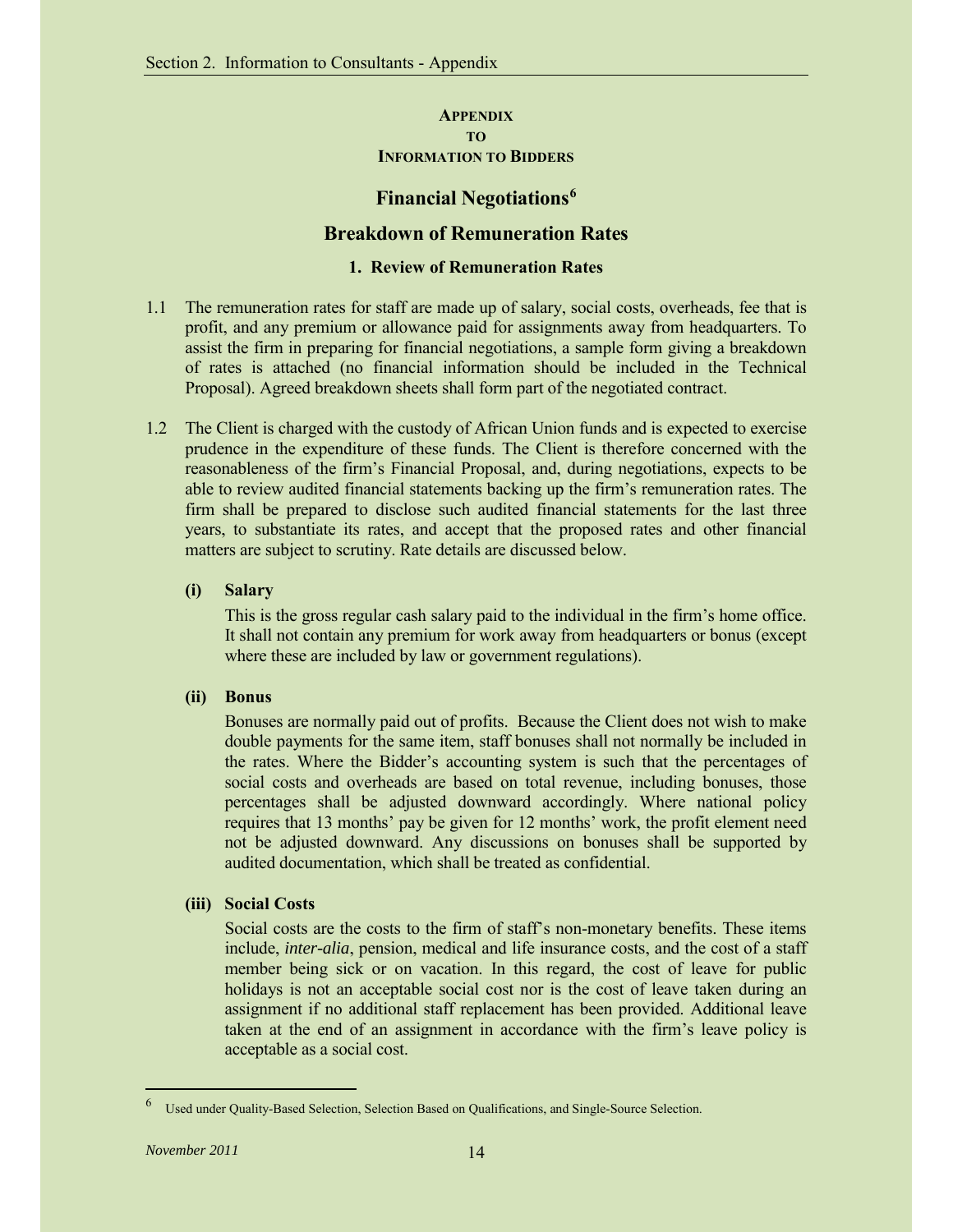#### **(iv) Cost of Leave**

The principles of calculating the cost of total days leave per annum as a percentage of basic salary shall normally be as follows:

| Leave cost as percentage of salary $=$ | total days leave x 100   |  |
|----------------------------------------|--------------------------|--|
|                                        | $[365 - w - ph - v - s]$ |  |

Where  $w$  = weekends,  $ph$  = public holidays,  $v$  = vacation, and  $s$  = sick leave.

It is important to note that leave can be considered a social cost only if the Client is not directly charged for the leave taken.

#### **(v) Overheads**

Overhead expenses are the firm's business costs that are not directly related to the execution of the assignment and shall not be reimbursed as separate items under the contract. Typical items are home office costs (partner's time, non-billable time, time of senior staff monitoring the project, rent, support staff, research, staff training, marketing, etc.), the cost of staff not currently employed on revenue-earning projects, and business promotion costs. During negotiations, audited financial statements, certified as correct by an independent auditor and supporting the last three years' overheads, shall be available for discussion, together with detailed lists of items making up the overheads and the percentage by which each relates to basic salary. The Client will not accept an add-on margin for social charges, overhead expenses, etc., for staff who are not permanent employees of the firm. In such case, the firm shall be entitled only to administrative costs and fees on the monthly payments charged for subcontracted staff.

#### **(vi) Fee or Profit**

The fee or profit shall be based on the sum of the salary, social costs, and overhead. If any bonuses paid on a regular basis are listed, a corresponding reduction in the profit element shall be expected. Fee or profit shall not be allowed on travel or other reimbursable expenses, unless in the latter case an unusually large amount of equipment has to be procured. The firm shall note that payments shall be made against an agreed estimated payment schedule as described in the draft form of the contract.

#### **(vii) Away from Headquarters Allowance or Premium**

Some Bidders pay allowances to staff working away from headquarters. Such allowances are calculated as a percentage of salary and shall not draw overheads or profit. Sometimes, by law, such allowances may draw social costs. In this case, the amount of this social cost shall still be shown under social costs, with the net allowance shown separately. This allowance, where paid, shall cover home education, etc. and similar items shall not be considered as reimbursable costs.

#### **(viii) Subsistence Allowances**

Subsistence allowances are not included in the fee rates, but are paid separately and in the Currency of the Country specified for performance of the Services where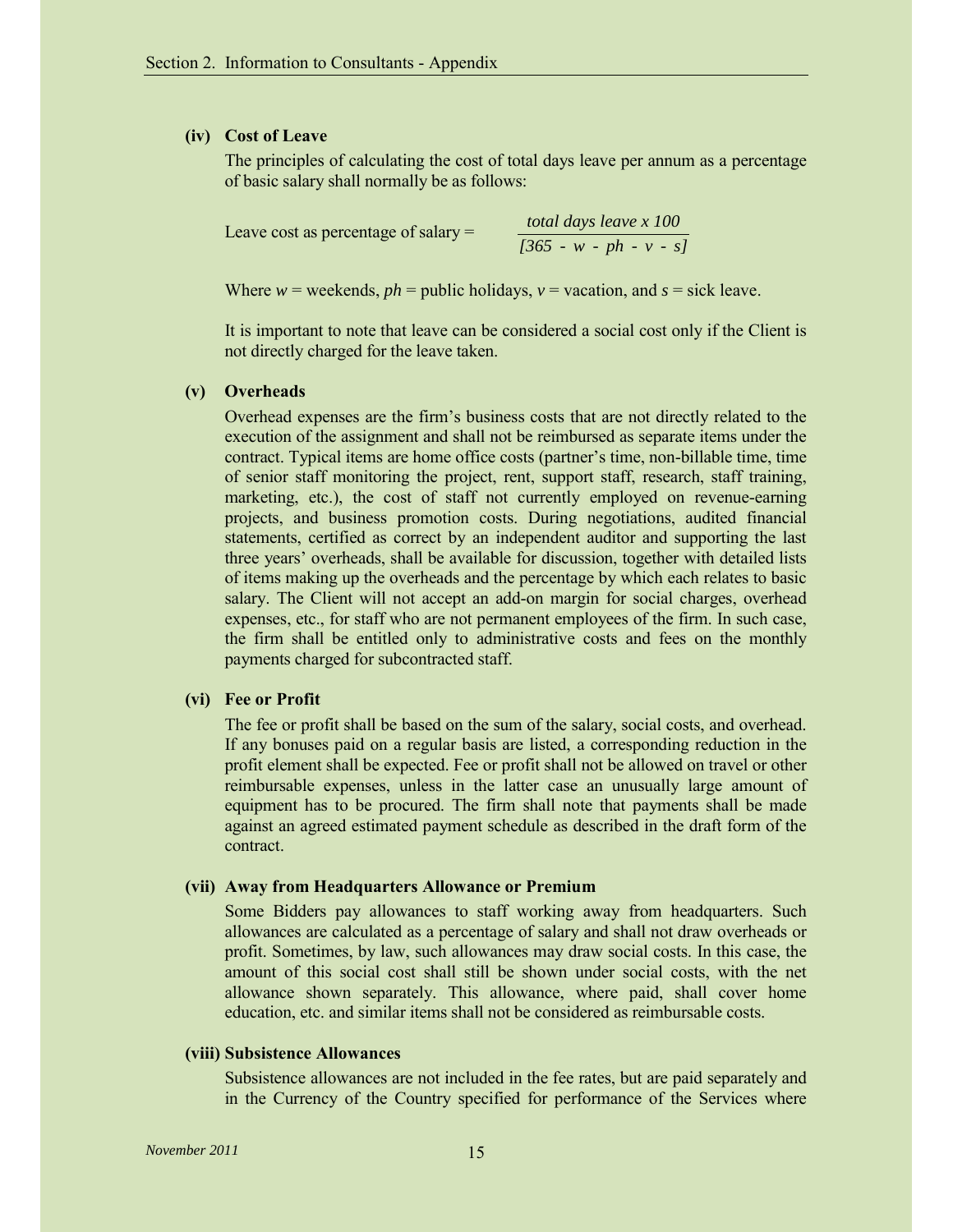practical. No additional subsistence is payable for dependents - the subsistence rate shall be the same for married and single team members.

UN standard rates for the Country specified for the performance of the Services may be used as reference to determine subsistence allowances.

#### **2. Reimbursable**

2.1 The financial negotiations shall further focus on such items as out-of-pocket expenses and other reimbursable expenses. These costs may include, but are not restricted to, cost of surveys, equipment, office rent, supplies, international and local travel, computer rental, mobilisation and demobilisation, insurance, and printing. These costs may be either fixed or reimbursable in foreign or local currency.

#### **3. Bank Guarantee**

3.1 Payments to the firm, including payment of any advance payment covered by a bank guarantee, shall be made according to an agreed estimated schedule ensuring the firm regular payments in local and foreign currency, as long as the services proceed as planned.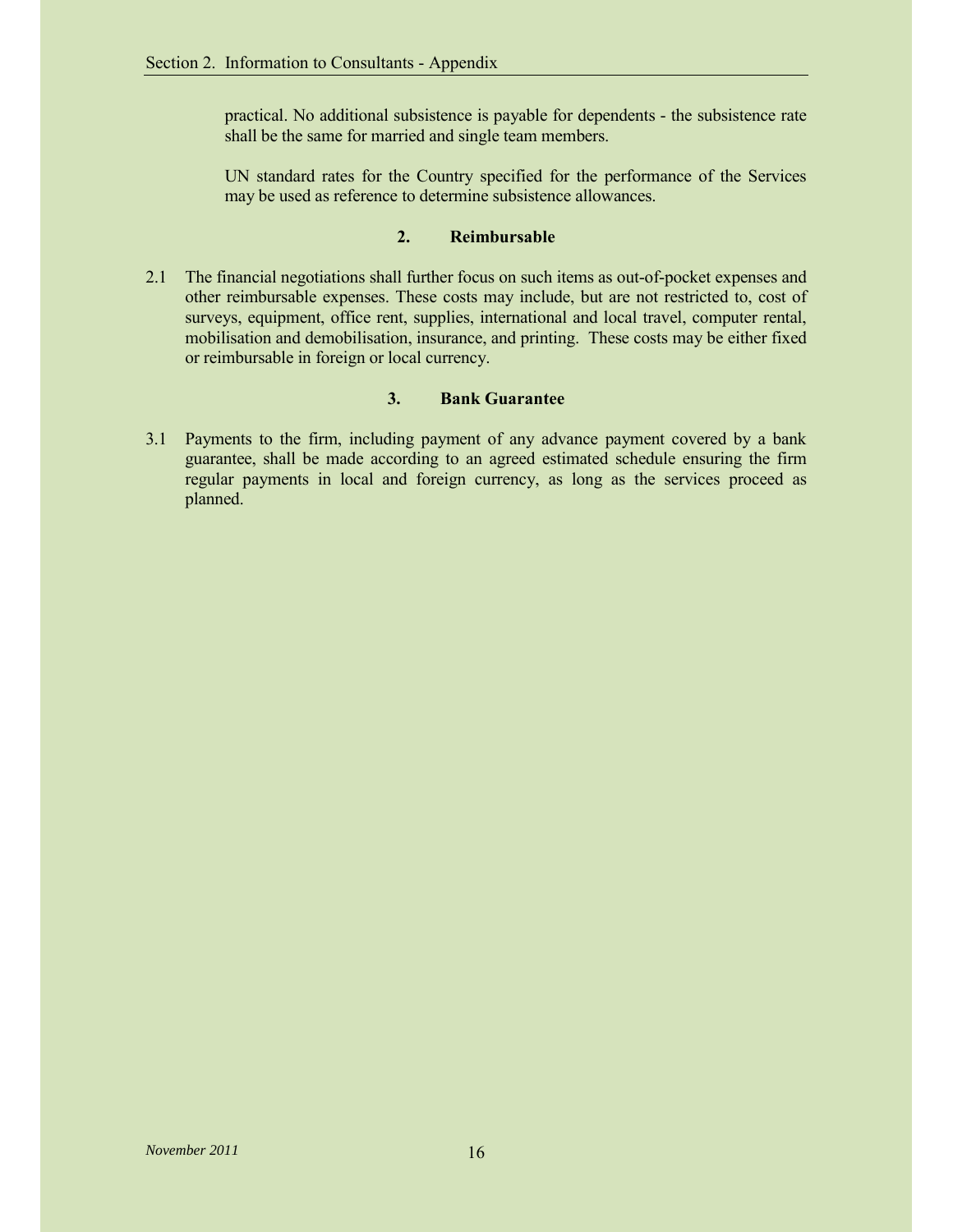#### **ITC Clause Reference Description ITC Clause 1.1** The name of the Client is: **African Union Commission: Represented by** The Director Infrastructure and Energy Department The method of selection is: Quality Based Selection Method **ITC Clause 1.2** Technical Proposals are required in separate sealed envelopes in addition to an electronic copy on CD The Name, and Procurement Number of the assignment are: **Services for the Operation of the Dotafrica, Procurement Number 30/IED/11** The Client will provide the following inputs: **ITC Clause 1.5** All available documents, information, required support related to the assignment **ITC Clause 2.1** Clarifications may be requested up to 10 days before the submission date. The address for requesting clarifications: M. Moctar YEDALY, **Head of Information Society Division Department of Infrastructures and Energy, Africain Union Commission Tel: Contact Information Redacted** E-mail: Contact Information Redacted **ITC** Clause 3.1 Proposals should be submitted in English or French language. **ITC Clause** The minimum required experience of proposed professional staff is:  $3.3(iv)$ **Relevant Educational and Professional qualifications ITC** Clause Reports that are required under the assignment shall be submitted in **English OR French Language.**  $3.3(vi)$ **ITC Clause** Additional information required in the Technical Proposal is: None  $3.4(viii)$ **ITC Clause 3.10** Proposals must remain valid for 60 days after the submission date. **ITC Clause 4.3** Bidders must submit one original and four (4) certified copies of the Technical proposals in separate envelopes in addition to soft copy burn on a CD. In case of any disparity between the hard and the soft copy, the hard copy shall prevail. **ITC Clause 4.4** The address for submission of proposals is: The Chairperson, Tender Board

#### **Section 3 - Data Sheet**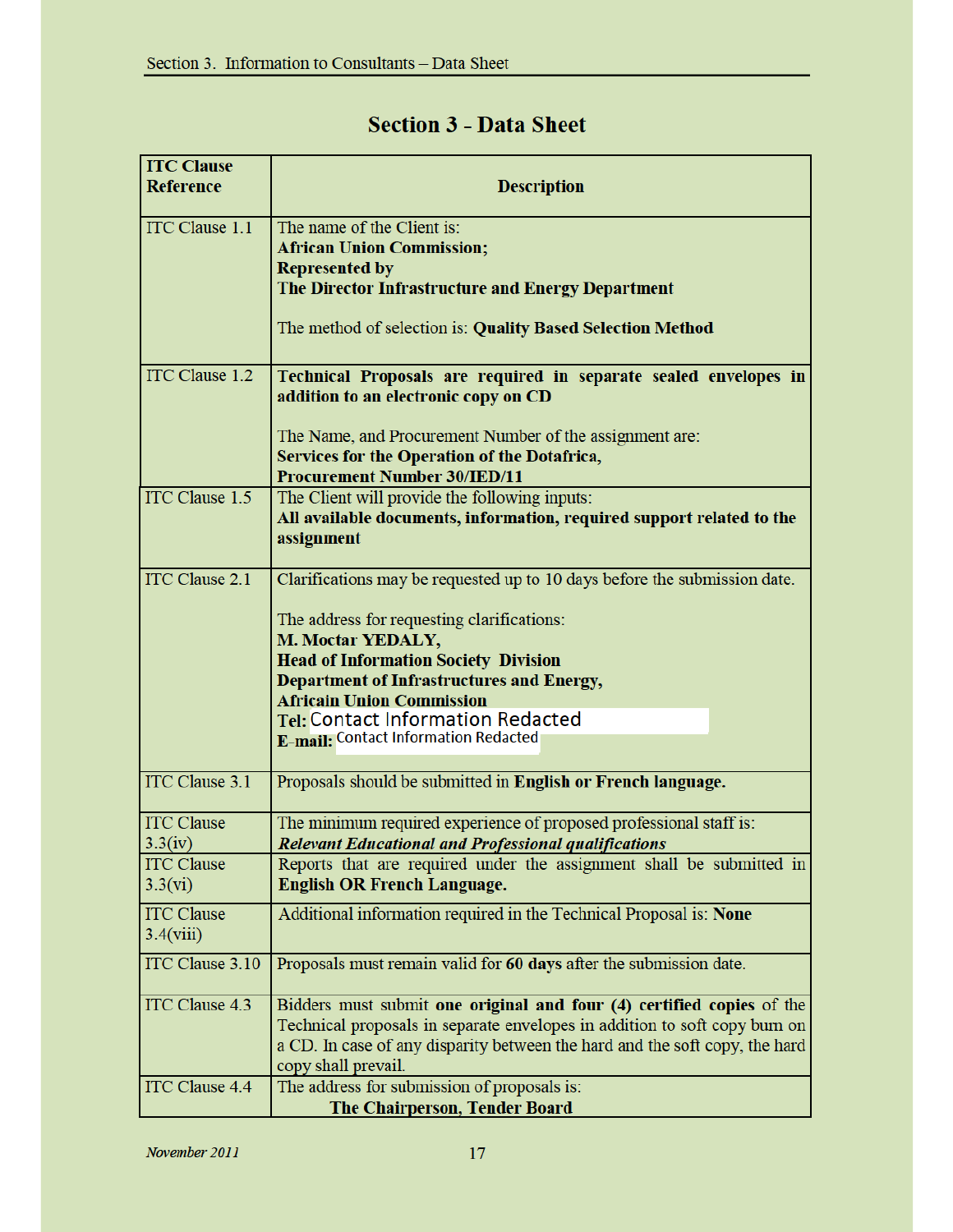|                       | <b>African Union Commission,</b>                                                  |
|-----------------------|-----------------------------------------------------------------------------------|
|                       | P. O. Box 3243, Addis Ababa, Ethiopia                                             |
|                       | 3rd Floor, Building C,                                                            |
|                       | Telephone+251 (0)11-551 7700 Facsimile+251 (0)11-551 0430                         |
|                       | Information on the outer envelope should also include: on the top left side,      |
|                       | boldly written; Submission of Proposal for the Services for<br>the                |
|                       | <b>Operation of the Dotafrica, Procurement Number 30/IED/11.</b>                  |
|                       |                                                                                   |
|                       | In the middle of the envelope should be the address. At the bottom right          |
|                       | corner; write "Do not open, except in the presence of Evaluation                  |
|                       | Committee"                                                                        |
| <b>ITC Clause 4.5</b> | Proposals must be submitted no later than:                                        |
|                       | 1500 hours on Friday, December 8, 2011 Late bid would be rejected.                |
|                       |                                                                                   |
| <b>ITC Clause 5.1</b> | The addresses for communications to the Client is:                                |
|                       | Hussain Usman, Procurement Unit, African Union Commission, 3rd                    |
|                       | Floor, Building C, Addis Ababa, Ethiopia.<br>e-mail: Contact Information Redacted |
|                       |                                                                                   |
| <b>ITC Clause 5.3</b> | The number of points to be given under each of the technical evaluation           |
|                       | criteria are:                                                                     |
|                       | The points given to evaluation criteria are:                                      |
|                       | $\checkmark$ 20% Experience of institution in the management of similar           |
|                       | projects.                                                                         |
|                       | $\checkmark$ 20% Quality of proposal in addressing the technical                  |
|                       | requirements to operate the dotafrica registry.                                   |
|                       | $\checkmark$ 20% Quality of solution proposed for management,                     |
|                       | business case including revenue generation, re-investment                         |
|                       | into the African continent, sustainability mechanism.                             |
|                       | $\checkmark$ 20% Quality of financial Soundness of the Applying Entity            |
|                       | $\checkmark$ 10% Representation of African ccTLDs in the Consortium               |
|                       | from the 5 African Union Regions                                                  |
|                       | $\checkmark$ 10% Quality of Strategic partnerships with renowned                  |
|                       | registries                                                                        |
|                       | The minimum technical score required to pass is 75 points.                        |
| ITC Clause 6.1        | Negotiations and further discussions with successful bidder, if required          |
|                       | will be held at:                                                                  |
|                       | The African Union Commission,                                                     |
|                       | P. O. Box 3243, Addis Ababa, Ethiopia                                             |
|                       | <b>Roosevelt Street, Old Airport</b>                                              |
|                       | 3 <sup>rd</sup> Floor, Building C, Addis Ababa, Ethiopia                          |
|                       |                                                                                   |
| <b>ITC Clause 7.2</b> | The assignment is expected to commence not later than three (3) weeks             |
|                       | after the dateline for the submission of proposals                                |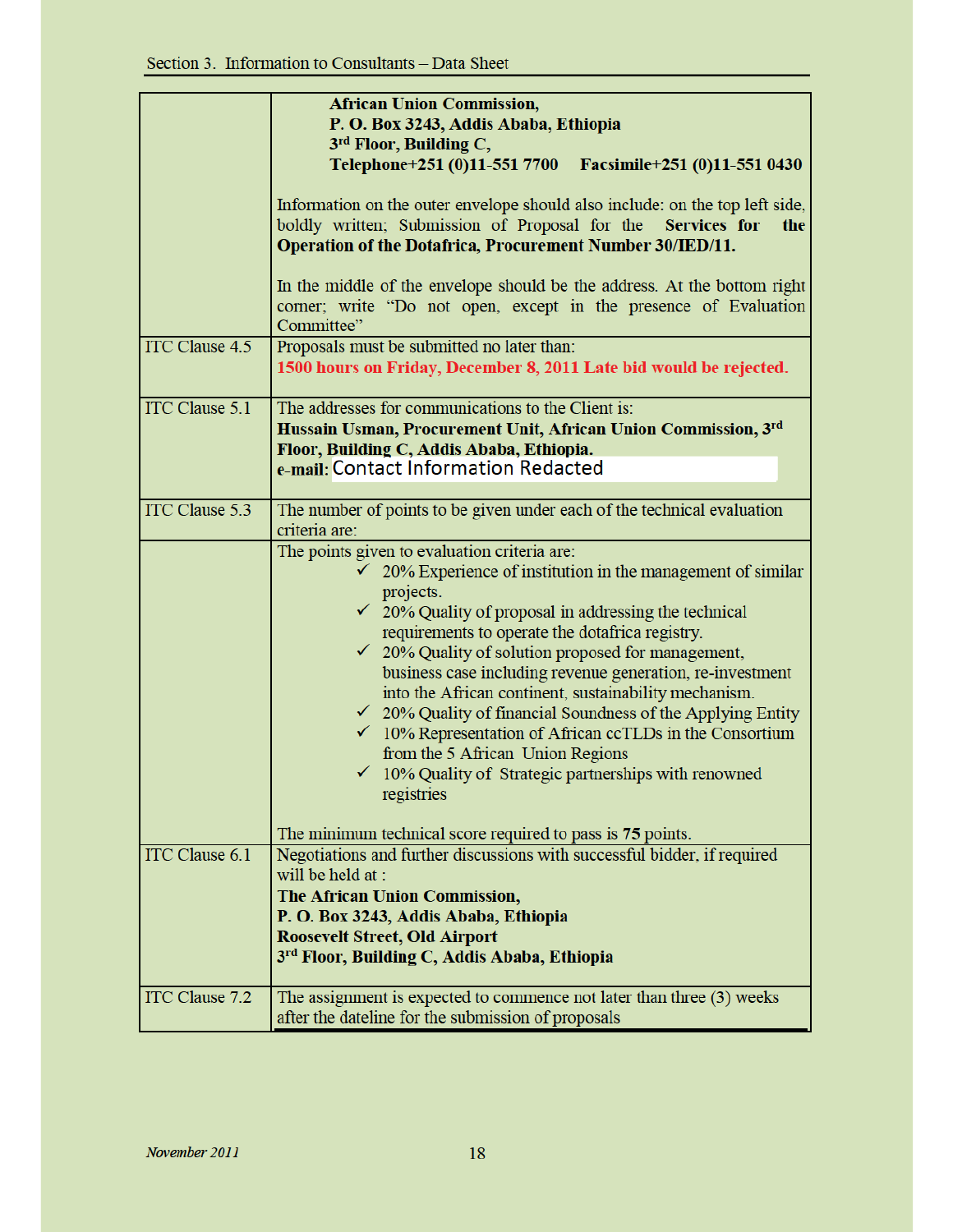#### **Section 4. Technical Proposal - Standard Forms**

- 4A. Technical Proposal Submission Form.
- 4B. Firm's References.
- 4C. Comments and suggestions of Bidders on the Terms of Reference and on data, services, and facilities to be provided by the Client.
- 4D. Description of the methodology and work plan for performing the assignment.
- 4E. Team Composition and Task Assignments.
- 4F. Format of Curriculum Vitae (CV) for Proposed Professional Staff.
- 4G. Time Schedule for Professional Personnel.
- 4H. Activity (work) schedule.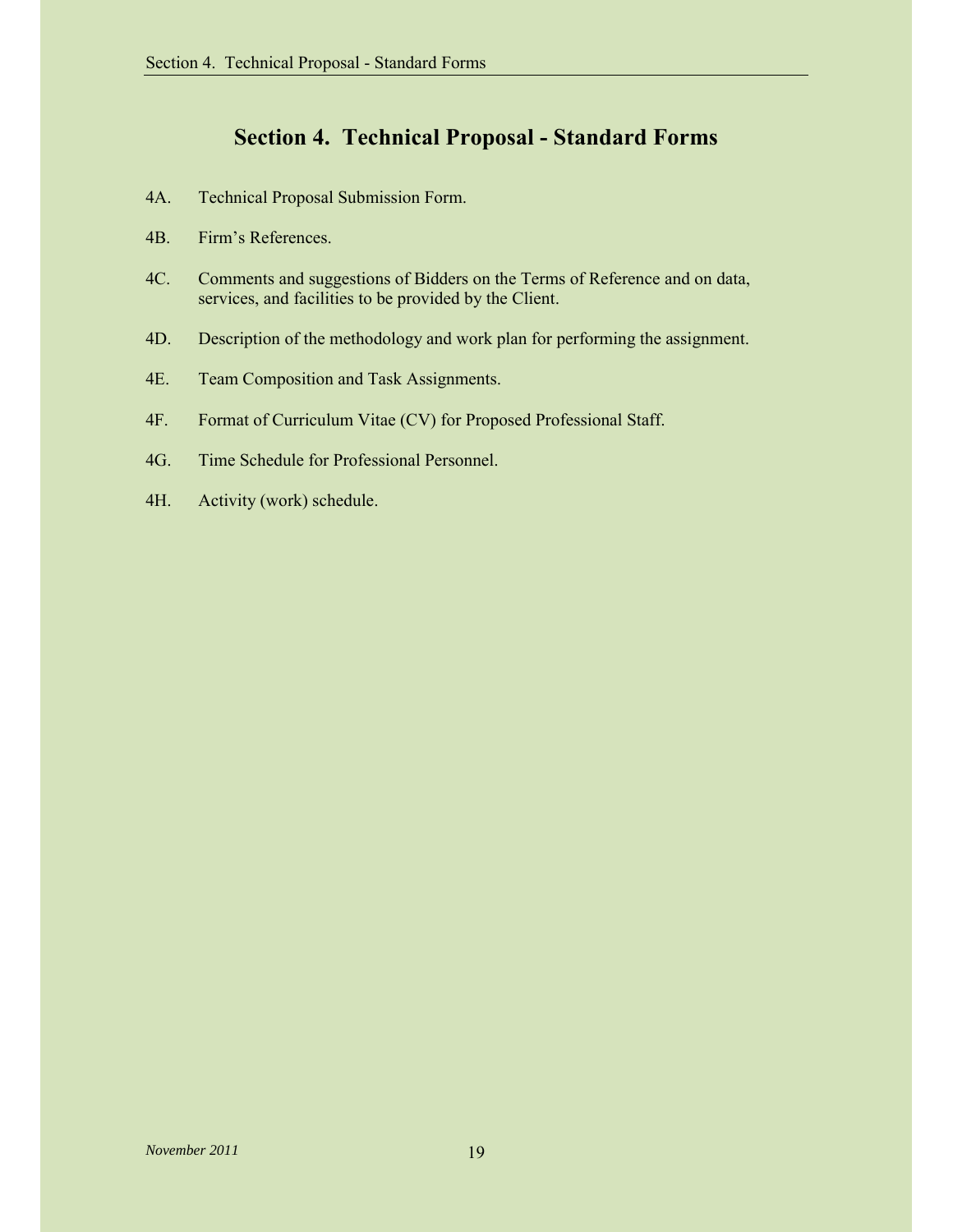#### 4**A. TECHNICAL PROPOSAL SUBMISSION FORM**

{*Location, Date*}

To: {*Name and address of Client*}

Sir / Madam:

We, the undersigned, offer to provide the services for {*Title of services to provide and Procurement Number*} in accordance with your Request for Proposals dated {*Date*} and our Proposal. We are hereby submitting our Proposal,

We declare that we have no conflict of interest as defined by Section 1.7 of the Information to Bidders in relationship to performance of this assignment.

If negotiations are held during the period of validity of the Proposal, i.e., before {*Date*} we undertake to negotiate on the basis of the proposed staff. Our Proposal is binding upon us and subject to the modifications resulting from Contract negotiations.

We understand you are not bound to accept any Proposal you receive.

We remain,

Yours sincerely,

| <b>Authorised Signature:</b> |
|------------------------------|
| Name and Title of Signatory: |
| Name of Firm:                |
| Address:                     |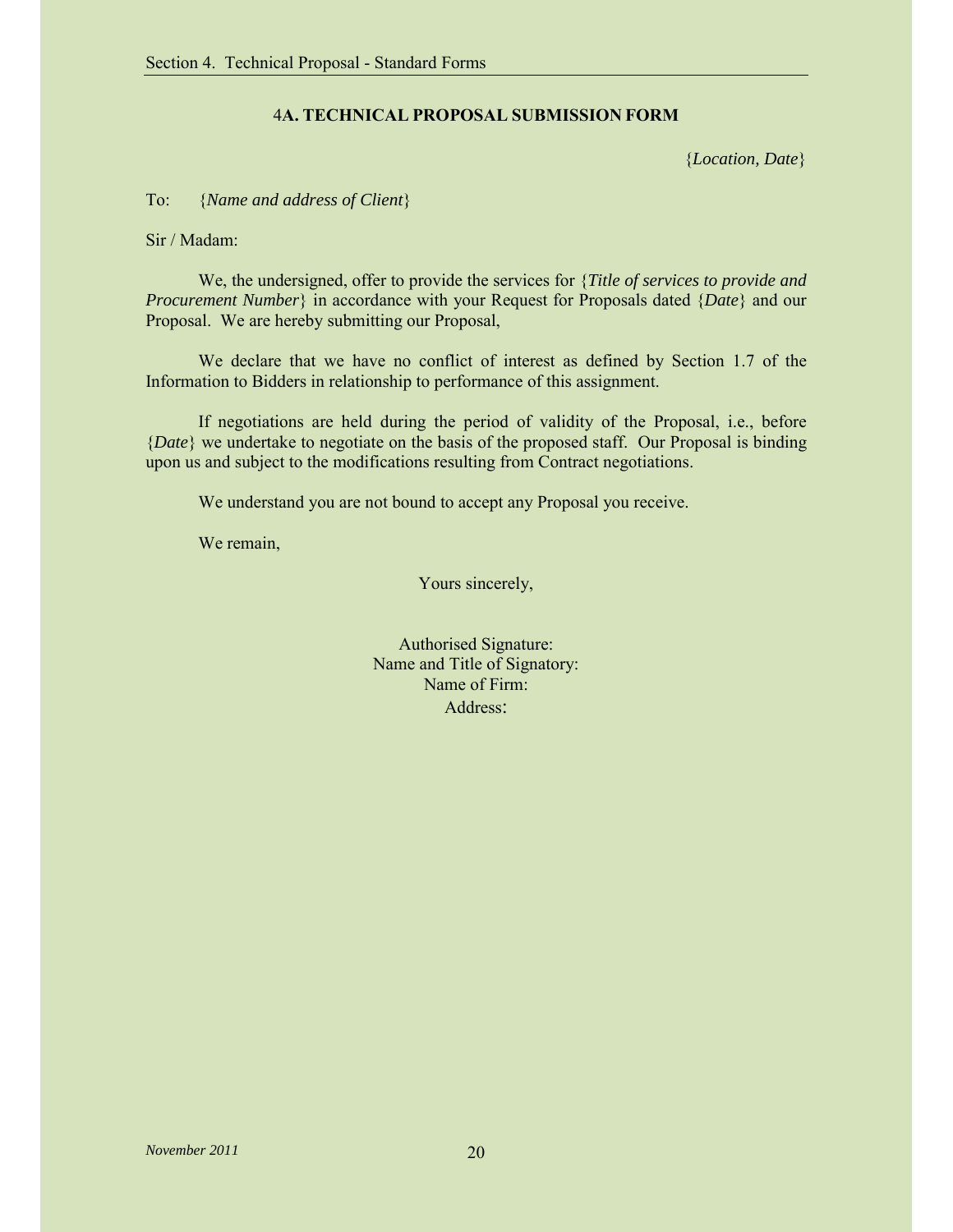#### 4**B. FIRM'S REFERENCES**

#### **Relevant Services Carried Out in the Last Three Years That Best Illustrate Qualifications**

Using the format below, provide information on each assignment for which your firm/entity, either individually as a corporate entity or as one of the major companies within an association, was legally contracted.

| Assignment Name:                                       |                                                                                                    | Country:                                                               |  |
|--------------------------------------------------------|----------------------------------------------------------------------------------------------------|------------------------------------------------------------------------|--|
| Location within Country:                               |                                                                                                    | Professional Staff Provided by Your<br>Firm/Entity(profiles):          |  |
| Name of Client:                                        |                                                                                                    | No. of Staff:                                                          |  |
| Address:                                               |                                                                                                    | No. of Staff-Months; Duration of<br>Assignment:                        |  |
| Start Date (Month/Year):                               | Completion Date (Month/Year):                                                                      | Approx. Value of Services (in Current<br><b>US\$</b> ):                |  |
| Name of Associated Bidders, If Any:                    |                                                                                                    | No. of Months of Professional Staff<br>Provided by associated Bidders: |  |
|                                                        | Name of Senior Staff (Project Director/Coordinator, Team Leader) Involved and Functions Performed: |                                                                        |  |
| Narrative Description of Project:                      |                                                                                                    |                                                                        |  |
| Description of Actual Services Provided by Your Staff: |                                                                                                    |                                                                        |  |

Firm's Name:

*November 2011* 21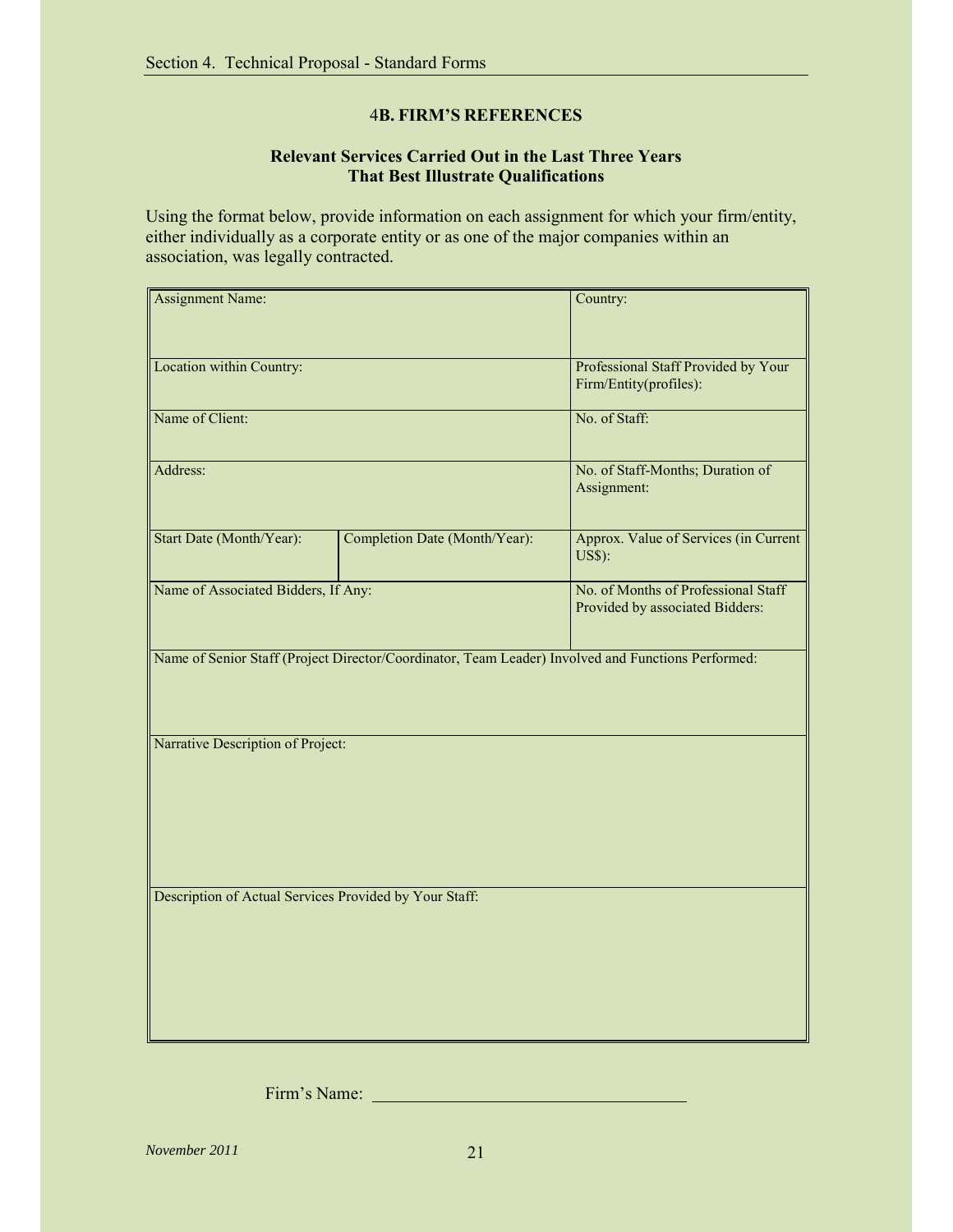#### **4C. COMMENTS AND SUGGESTIONS OF BIDDERS ON THE TERMS OF REFERENCE AND ON DATA, SERVICES, AND FACILITIES TO BE PROVIDED BY THE CLIENT**

On the Terms of Reference:

| $\mathbf{1}$ .   |  |  |  |
|------------------|--|--|--|
| 2.               |  |  |  |
| 3.               |  |  |  |
| $\overline{4}$ . |  |  |  |
| 5.               |  |  |  |

On the data, services, and facilities to be provided by the Client:

- 1.
- 2.
- 
- 3.
- 4.
- 5.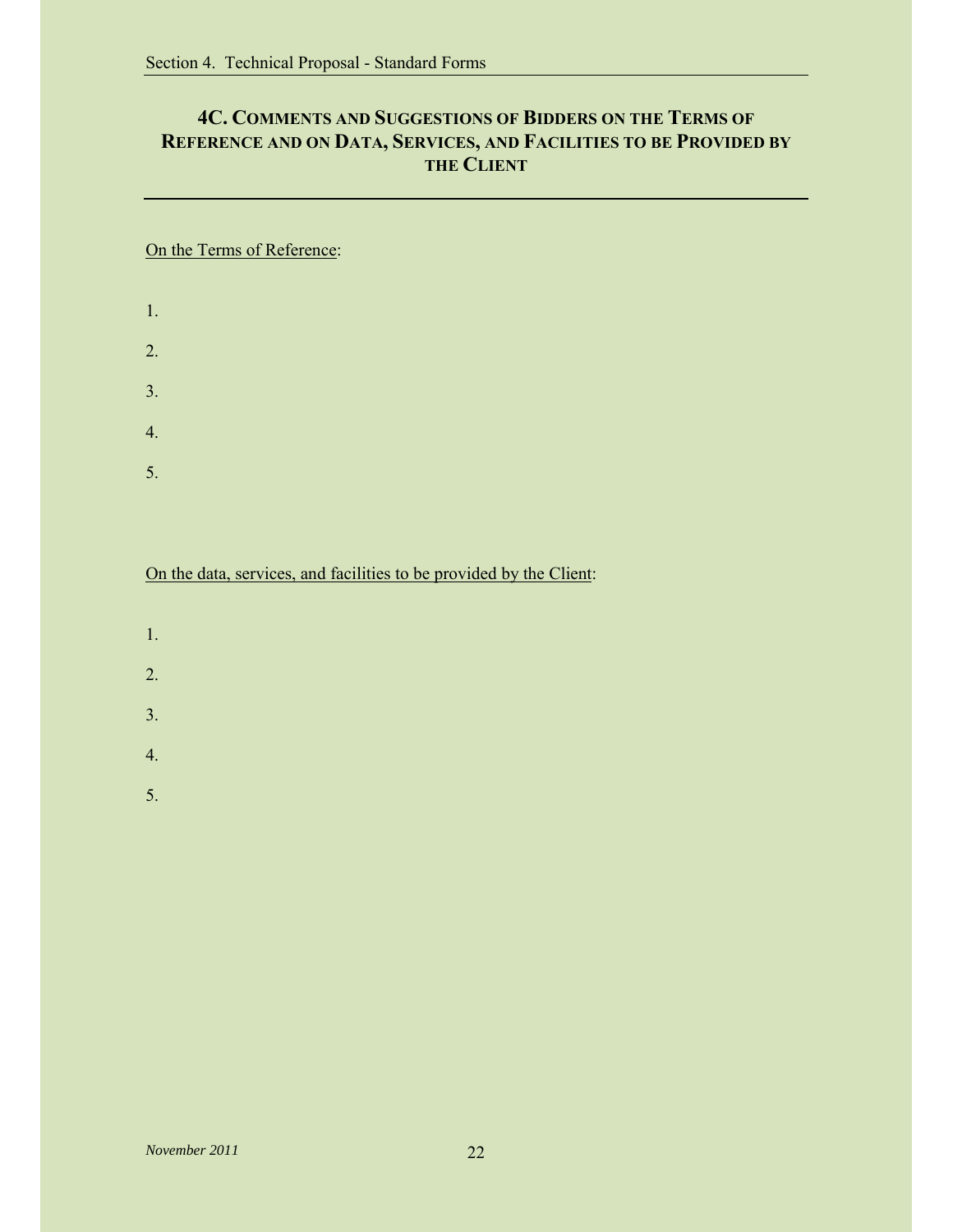#### **4D. DESCRIPTION OF THE METHODOLOGY AND WORK PLAN FOR PERFORMING THE ASSIGNMENT**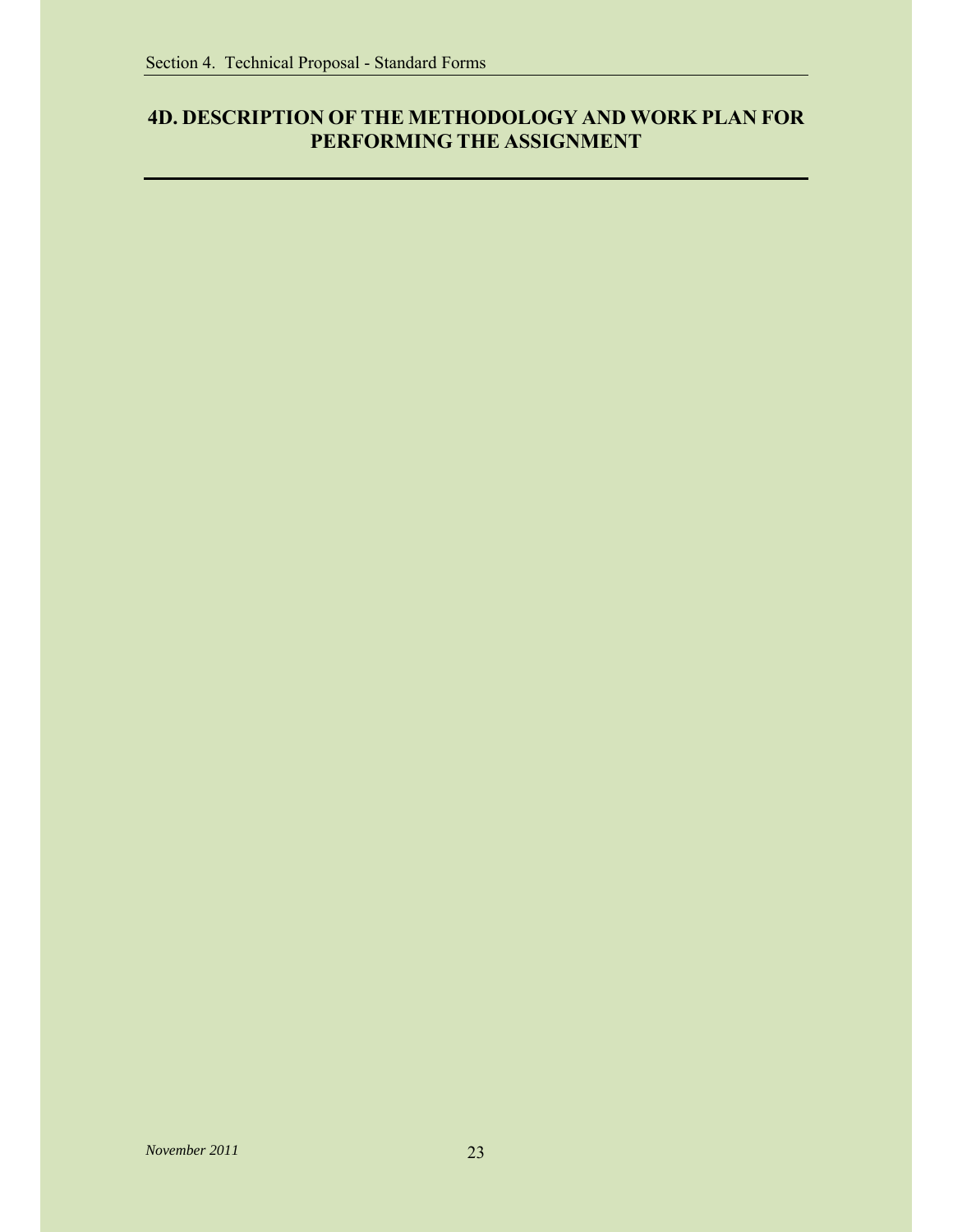#### **4E. TEAM COMPOSITION AND TASK ASSIGNMENTS**

| 1. Technical/Managerial Staff |          |      |
|-------------------------------|----------|------|
| Name                          | Position | Task |
|                               |          |      |
|                               |          |      |
|                               |          |      |
|                               |          |      |
|                               |          |      |
|                               |          |      |

| 2. Support Staff, if any |          |      |  |
|--------------------------|----------|------|--|
| Name                     | Position | Task |  |
|                          |          |      |  |
|                          |          |      |  |
|                          |          |      |  |
|                          |          |      |  |
|                          |          |      |  |
|                          |          |      |  |
|                          |          |      |  |
|                          |          |      |  |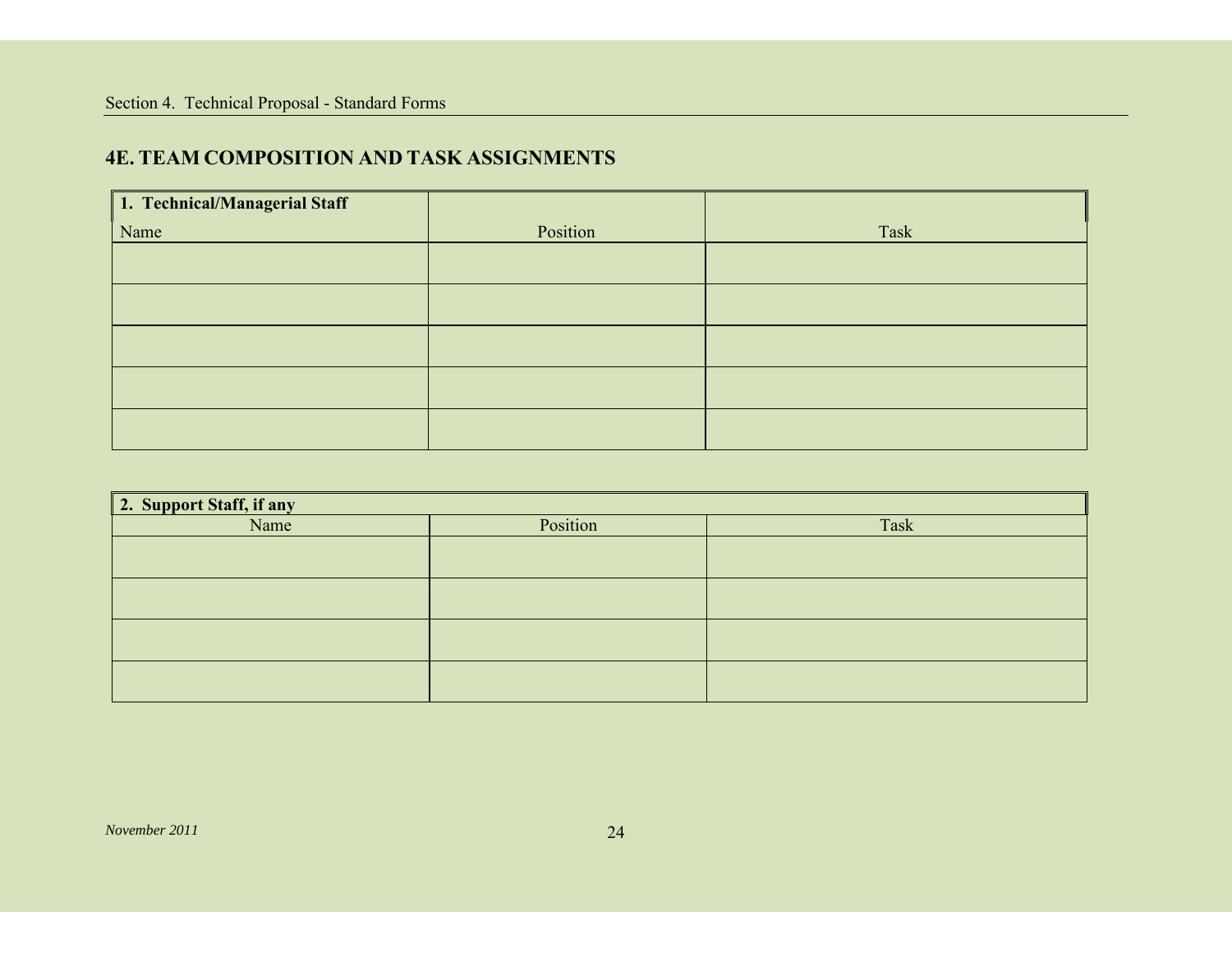#### **4F. FORMAT OF CURRICULUM VITAE (CV) FOR PROPOSED PROFESSIONAL STAFF**

| Name of Firm: UniForum SA Name of Firm: UniForum SA         |
|-------------------------------------------------------------|
|                                                             |
| Profession: Business Analyst and Junior Project Management  |
| Date of Birth: 1989 April 20                                |
| Years with Firm/Entity: 9 months Nationality: South African |
| Membership in Professional Societies: None                  |
|                                                             |
|                                                             |

Detailed Tasks Assigned: Compiling All the phases of the Project Plan, Compiling the Marketing and PR proposal and the Project Scope Plan for the team.

#### **Key Qualifications:**

#### **•** Experience

9moths experience in junior project management position. I worked on three particular projects, the first project was on the development of an electric ordering system in a restaurant. The second project was about creating web based template for a non for profit law firm and finally the last is on developing a Management Information System for the COZA registry.

#### **• Degree Of responsibility**

My responsibilities were to compile the management documents, to facilitate communication between the stakeholders and the team, to guide the team, to oversee the delivery of the deadlines of each of the milestones in the projects and to liase with the client.

Project One: 2010 March –October 2010 (University Of Johannesburg-Auckland Park) Project Two: 2011 March –May 2011 (Johannesburg Centre For Software Engineering) Project Three: June 2011 – October 2011 (UniForum SA)

#### **•** Training:

- Introduction to Project Management
- Business Analysis Skills Training
- Relationship and Leadership Skills building
- Diversity and Cultural Differences traing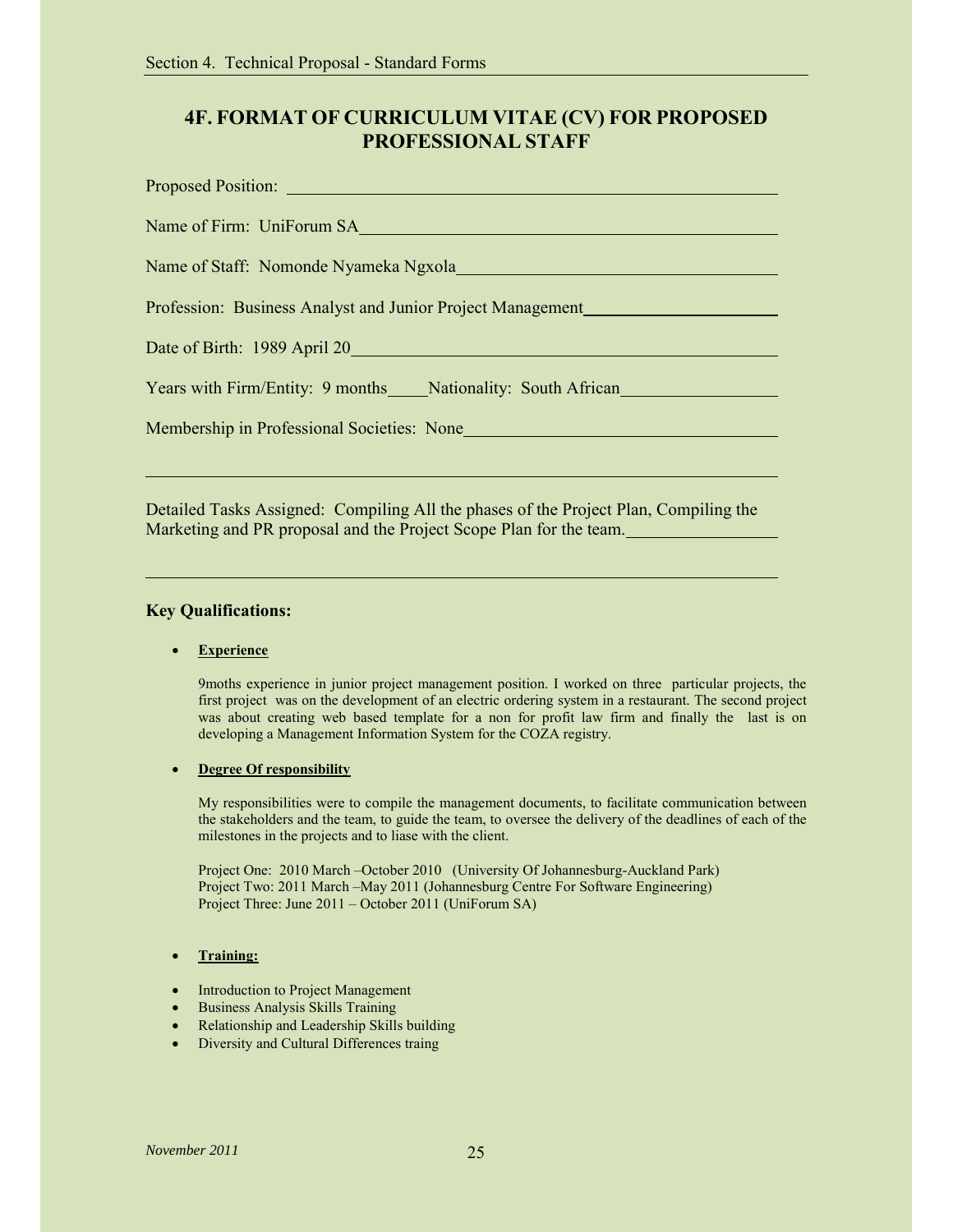#### **Education:**

BCom IT Management (Hons) – University Of Johannesburg ( 2011) BCom IT Management (Undergraduate) - University Of Johannesburg (2008 February – 2010 November)

#### **Languages:**

{*For each language indicate proficiency: excellent, good, fair, or poor in speaking, reading, and writing.*}

| Language         | <b>Speaking</b> | Reading   | Writing   |
|------------------|-----------------|-----------|-----------|
| English          | Excellent       | Excellent | Excellent |
| Zulu             | Good            | Good      | Excellent |
| Sotho            | Good            | Fair      | Fair      |
| <b>Afrikaans</b> | Fair            | Fair      | Fair      |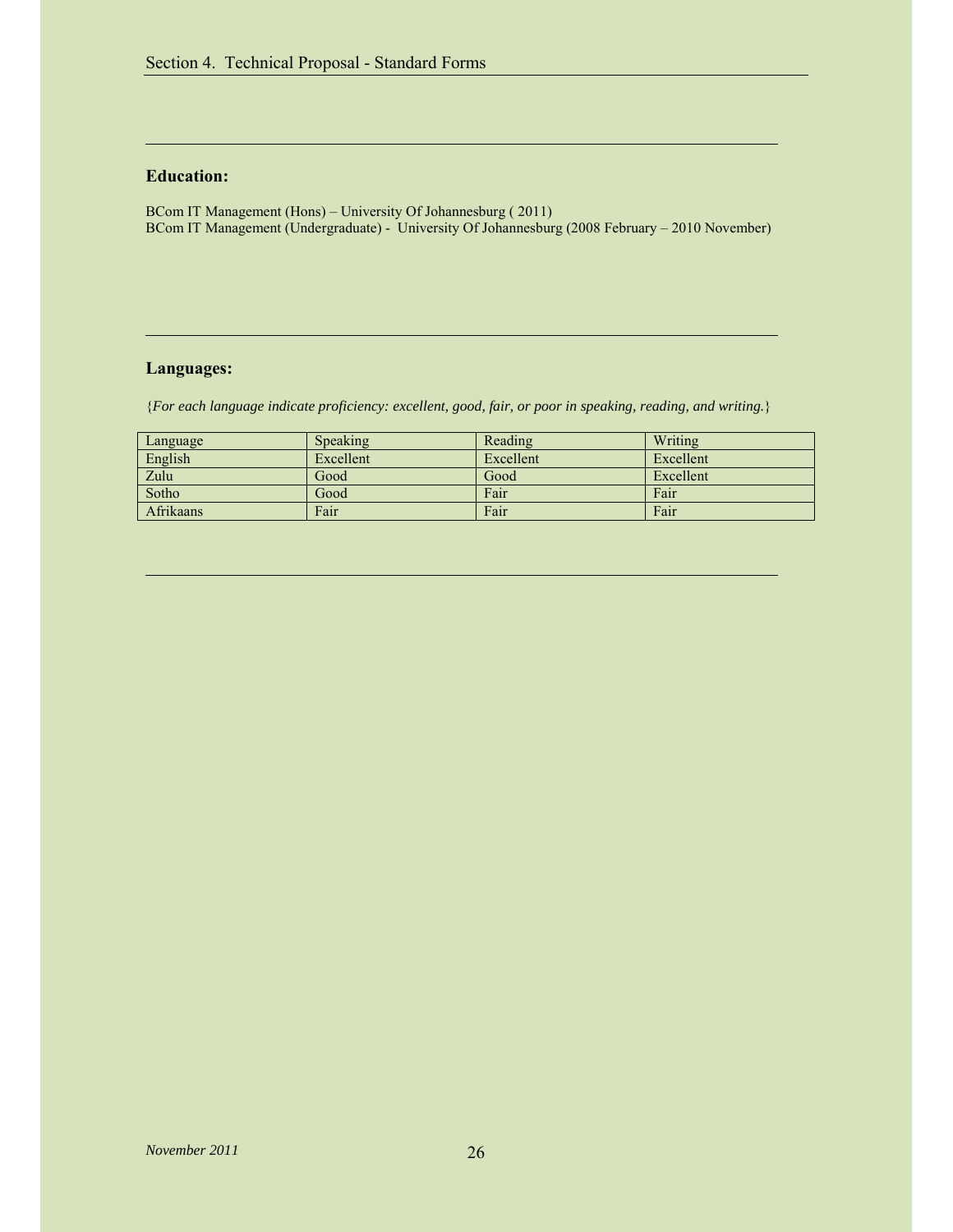#### **Employment Record:**

{*Starting with present position, list in reverse order every employment held. List all positions held by staff member since graduation, giving dates, names of employing organizations, titles of positions held, and locations of assignments. For experience in last ten years, also give types of activities performed and client references, where appropriate. Use about two pages.*}

#### **Certification:**

I, the undersigned, certify that to the best of my knowledge and belief, these data correctly describe me, my qualifications, and my experience.

| Nomonde Ngxola                                                        | Date: 17 November 2011 |                |
|-----------------------------------------------------------------------|------------------------|----------------|
| {Signature of staff member and authorized representative of the firm} |                        | Day/Month/Year |

Full name of staff member: Nomonde Nyameka Ngxola\_\_\_\_\_\_\_\_\_\_\_\_\_\_\_\_\_\_\_\_\_\_\_\_\_\_\_

Full name of authorised representative: \_\_\_\_\_\_\_\_\_\_\_\_\_\_\_\_\_\_\_\_\_\_\_\_\_\_\_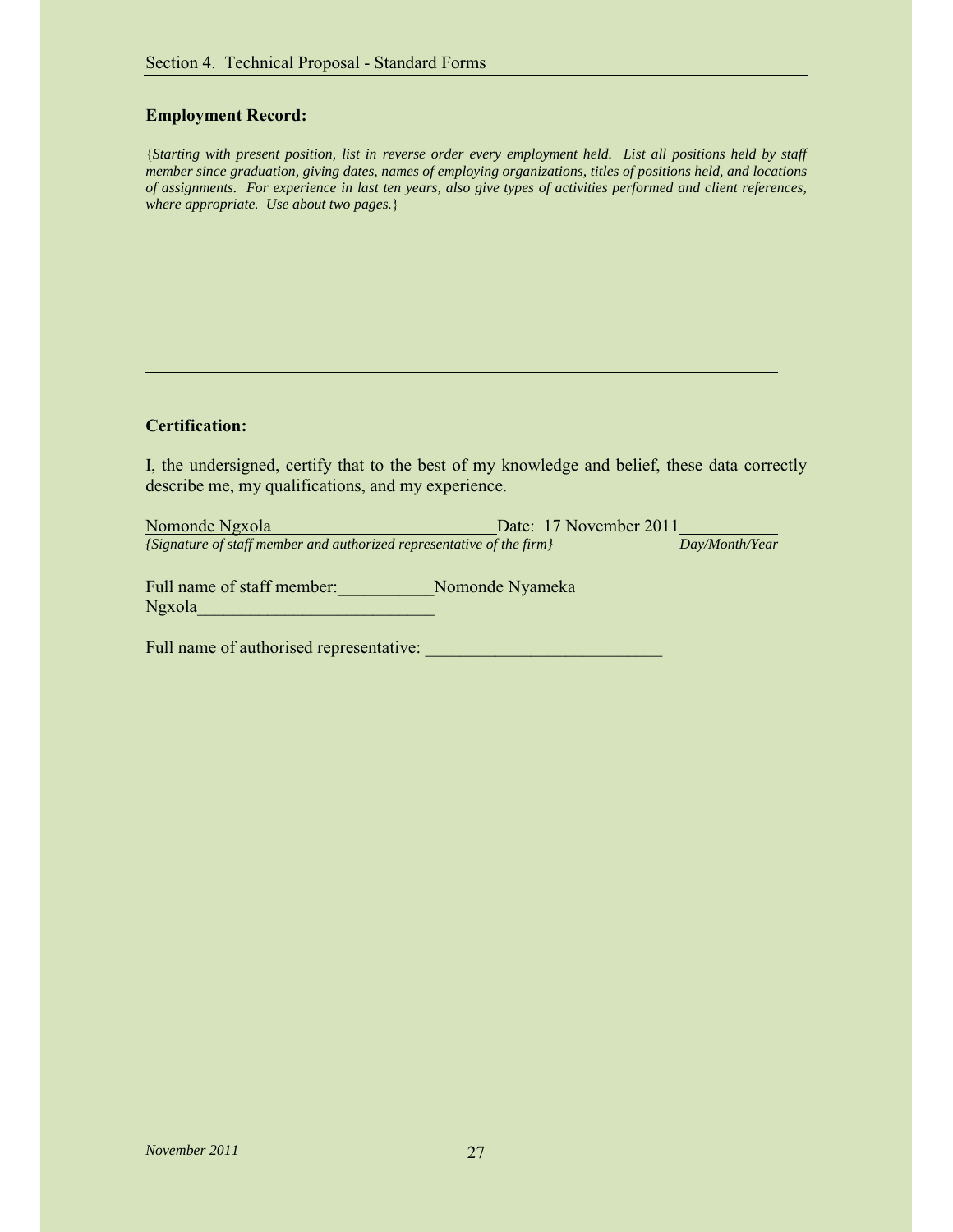#### **4G. TIME SCHEDULE FOR PROFESSIONAL PERSONNEL**

|                                                                                                                                                                                                                                | Months (in the Form of a Bar Chart) |                           |  |                |                |                |   |   |                 |         |   |    |    |    |                  |
|--------------------------------------------------------------------------------------------------------------------------------------------------------------------------------------------------------------------------------|-------------------------------------|---------------------------|--|----------------|----------------|----------------|---|---|-----------------|---------|---|----|----|----|------------------|
| Name                                                                                                                                                                                                                           | Position                            | Reports<br>Due/Activities |  | $\overline{2}$ | $\overline{3}$ | $\overline{4}$ | 5 | 6 | $7\overline{ }$ | $\,8\,$ | 9 | 10 | 11 | 12 | Number of Months |
|                                                                                                                                                                                                                                |                                     |                           |  |                |                |                |   |   |                 |         |   |    |    |    | Subtotal $(1)$   |
|                                                                                                                                                                                                                                |                                     |                           |  |                |                |                |   |   |                 |         |   |    |    |    | Subtotal (2)     |
|                                                                                                                                                                                                                                |                                     |                           |  |                |                |                |   |   |                 |         |   |    |    |    | Subtotal $(3)$   |
|                                                                                                                                                                                                                                |                                     |                           |  |                |                |                |   |   |                 |         |   |    |    |    | Subtotal (4)     |
|                                                                                                                                                                                                                                |                                     |                           |  |                |                |                |   |   |                 |         |   |    |    |    |                  |
| Full-time:<br>Reports Due:<br><b>Activities Duration:</b>                                                                                                                                                                      | $\{key\}$<br>$\{key\}$<br>$\{key\}$ | Part-time: {key}          |  |                |                |                |   |   |                 |         |   |    |    |    |                  |
| Signature:<br>{Authorised representative}<br>Full Name: Name and South Art and South Art and South Art and South Art and South Art and South Art and South                                                                     |                                     |                           |  |                |                |                |   |   |                 |         |   |    |    |    |                  |
| Title: The contract of the contract of the contract of the contract of the contract of the contract of the contract of the contract of the contract of the contract of the contract of the contract of the contract of the con |                                     |                           |  |                |                |                |   |   |                 |         |   |    |    |    |                  |
| Address: No. 2016. The Commission of the Commission of the Commission of the Commission of the Commission of the Commission of the Commission of the Commission of the Commission of the Commission of the Commission of the C |                                     |                           |  |                |                |                |   |   |                 |         |   |    |    |    |                  |
| November 2011                                                                                                                                                                                                                  |                                     |                           |  |                |                | 28             |   |   |                 |         |   |    |    |    |                  |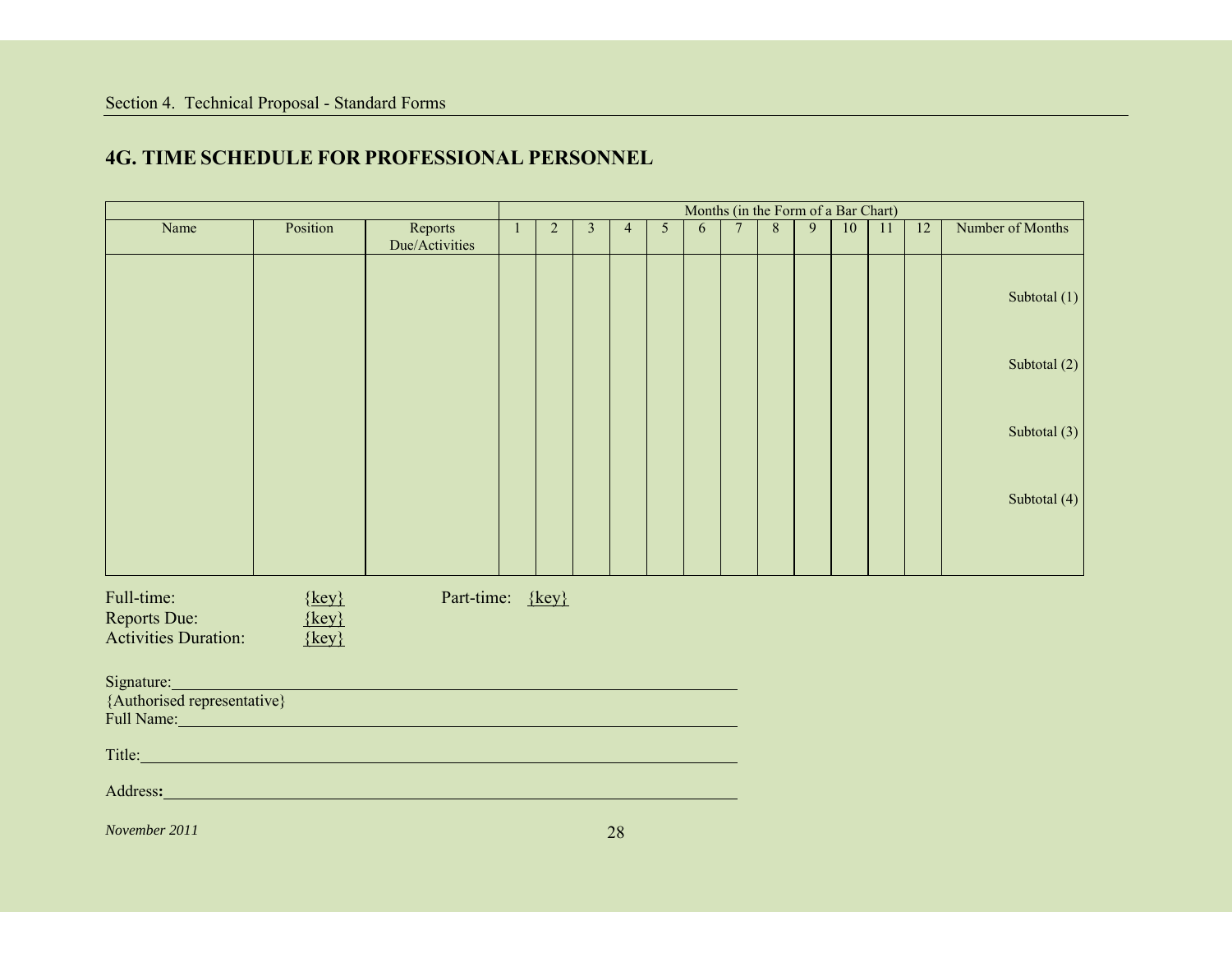#### Section 4. Technical Proposal - Standard Forms

### **4H. ACTIVITY (WORK) SCHEDULE**

#### **A. Field Investigation and Study Items**

|                 | [1st, 2nd, etc. are months from the start of assignment.] |     |     |     |     |     |     |     |     |  |               |      |  |
|-----------------|-----------------------------------------------------------|-----|-----|-----|-----|-----|-----|-----|-----|--|---------------|------|--|
|                 | 1 <sub>st</sub>                                           | 2nd | 3rd | 4th | 5th | 6th | 7th | 8th | 9th |  | $10th$   11th | 12th |  |
| Activity (Work) |                                                           |     |     |     |     |     |     |     |     |  |               |      |  |
|                 |                                                           |     |     |     |     |     |     |     |     |  |               |      |  |
|                 |                                                           |     |     |     |     |     |     |     |     |  |               |      |  |
|                 |                                                           |     |     |     |     |     |     |     |     |  |               |      |  |
|                 |                                                           |     |     |     |     |     |     |     |     |  |               |      |  |

#### **B. Completion and Submission of Reports**

|                  | Date                                                                               |  |
|------------------|------------------------------------------------------------------------------------|--|
| 1.               | <b>Inception Report</b>                                                            |  |
| 2.               | Interim Report<br>First Status Report<br>(a)<br><b>Second Status Report</b><br>(b) |  |
| $\overline{3}$ . | Draft Final Report                                                                 |  |
| 4.               | Final Report                                                                       |  |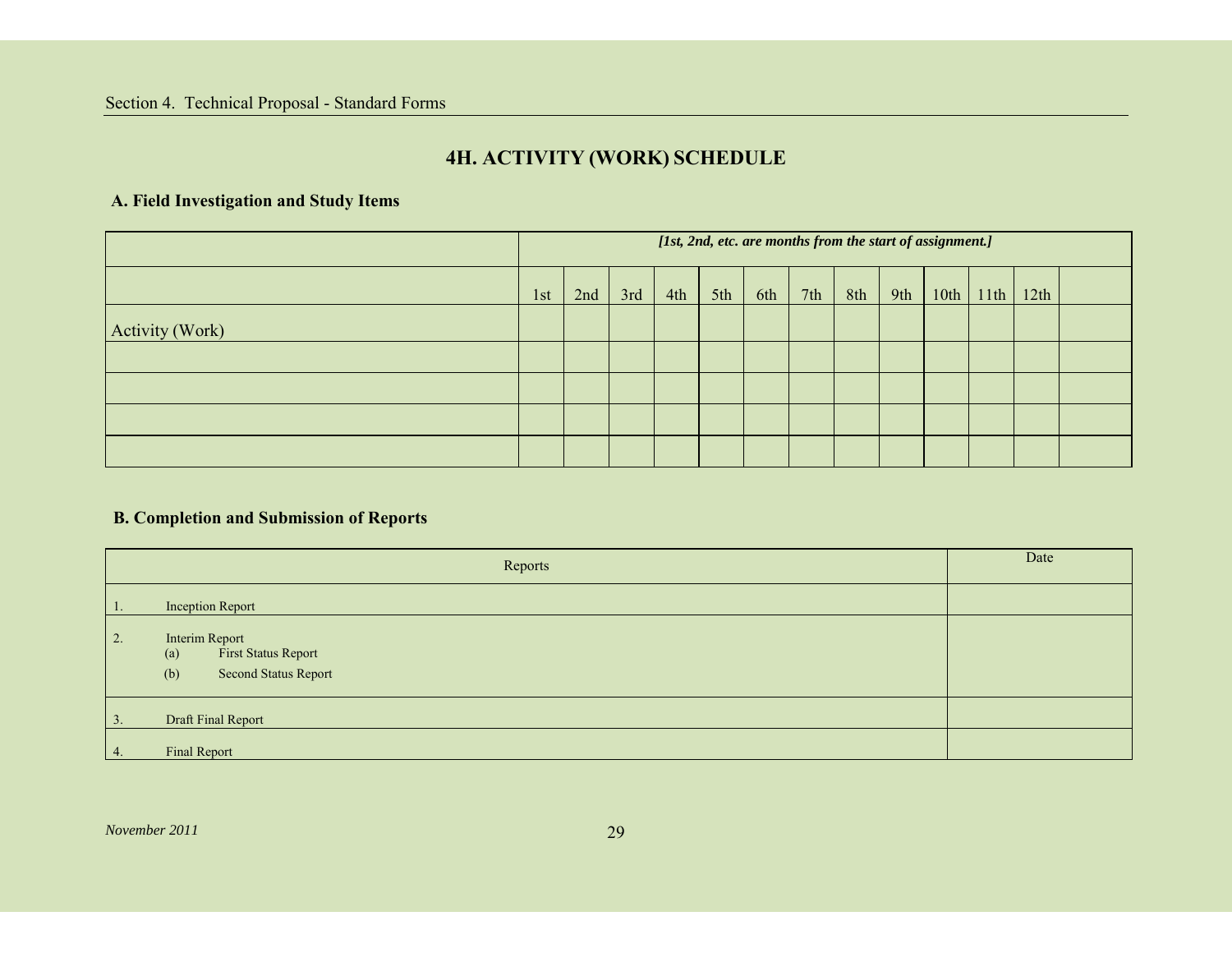### **Section 5 - Terms of Reference, Deliverables and Timeframe**

#### **TERMS OF REFERENCE**

#### **I. Introduction**

In their Olivier Tambo Declaration adopted at their extraordinary Conference held in Johannesburg, South Africa, 2-5 November 2009, the African Union Ministers in charge of Communication and Information Technologies (CITMC) acknowledge the necessity to "*Establish DotAfrica as a continental Top-Level Domain for use by organizations, businesses and individuals with guidance from African Internet agencies*".

And in their Abuja 2010 Declaration adopted at their Third Ordinary Conference (CITMC-3) held in Abuja, Nigeria, from 6 – 7 August 2010, the Ministers requested the African Union Commission (AUC) to '*'Set up the structure and modalities for the Implementation of the DotAfrica project.''*

This request followed the Addis Ababa Declaration on Information Communication Technologies adopted by the Summit of the African Union Heads of State and Government held in Addis Ababa in January-February 2010 and the Executive Council Decision [**EX.CL.559(XVI)]** that directed the Commission to promote better utilization and management of critical internet resources.

DotAfrica and its related strings (.Africa, .Afrique, .Afrikia as well its representation in any other language) is that specific Internet namespace for Africa and which is likely to be endorsed for operation during the next round of new gTLDs which the Internet Corporation for Assigned Names and Numbers (ICANN) will be launching soon.

DotAfrica will be adding value to the namespace as a recognizable word which focuses on the African identity and is expected to capture the essence of the community served. Indeed, DotAfrica will serve a community which spans over a large geographical region, therefore providing registrants with accrued possibilities for establishing their Internet presence. It is expected that the Africa small and medium size enterprises will greatly benefit from DotAfrica, as they thrive beyond their local markets to invade the regional and continental marketplace.

As individuals, businesses, organizations as well as community groups use the DotAfrica name; they would be promoting a diverse and dynamic community within the DotAfrica namespace. The introduction of the DotAfrica will create an attractive regional home for the Pan-African Internet community; this will be the first sponsored registry to be operating from Africa and therefore serving the specific needs of its communities.

In view of the above, the AUC has adopted an open and transparent bidding process to allow qualified African firms, institutions or individuals to compete and offer the best value to Africa for these domain names. Given the importance of the DotAfrica domain to the flourishing of the African image and cultures on the one side, and the obvious interest shown by African governments, business and individuals as well, the AUC has established a taskforce to assist in retaining the best procedures and entities for the setting up of the DotAfrica registry.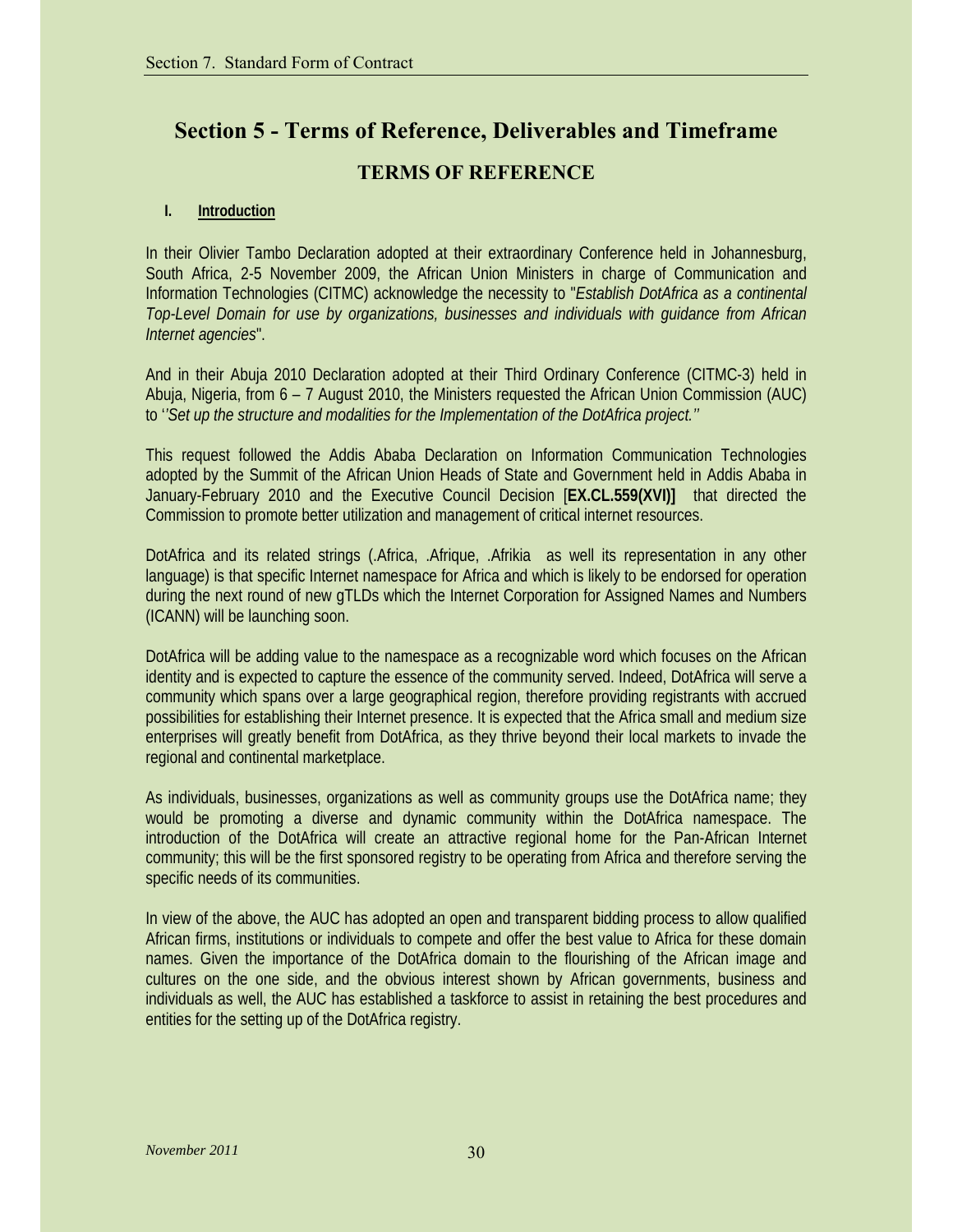#### **II. Scope of Services**

This Request for proposal aims at selecting the best entity to partner with the Africa Union commission in a view to present a technically and economically sound proposal which meets the requirements of the Applicant Guidebook of the coming launch of the ICANN's new round of gTLDs.

The DotAfrica registry operation shall be considered as a full outsourcing endeavor with the AUC. The winning entity will therefore work closely with the AUC to ensure that requested activities are well coordinated and communicated to the community. The entity will be responsible for improving awareness about the DotAfrica project while building confidence on related matters among Governments, Regulators and policy makers and more globally among the local community. The entity will work toward the submission of the bid to ICANN for the new gTLD Dotafrica along with building a sustainable business plan for the resulting organization. The entity shall comply with the ICANN Applicant Guidebook; it will thus, ensure availability of all financial requirements. Winning bidder shall primarily deal with registry operation and management, technicalities, outreach and marketing.

#### **III. Expected Results**

- A fully fledged proposal which responds to the community needs of Africa on the one hand, and embed sound economic and technical details on operating a continental registry on the other hand.
- The proposal will evolve into an AUC endorsed document to serve as a bidding document in the course of the next round of GTLDs to be launched by ICANN as of 12 January 2012. The proposal shall be in conformity with the newly published applicant guidebook of the ICANN.
- A Contract Agreement between the AUC and the winning bidder to operate the DotAfrica Registry will be signed.

#### **IV. Eligibility**

Eligible bidders should be:

- i. Consortium of African Country Codes Top Level Domains (ccTLDs), Registrars, Businesses, Community Organizations or
- ii. Consortium of African ccTLDs and International Registrars, Businesses, Community Organizations

Eligible Bidders should also demonstrate the follow::

- Technical capability for operating an Internet registry;
- Sound economic and financial health certified by audited documentation;
- Comprehension of the stakes related to the dotafrica strings and dotafrica in general;
- Experience and commitment for developing a capacity building programmme for the benefit of the African community;
- Business plan for at least three years of operation of the registry
- Socio-economic gains of such a registry for Africa
- Involvement in the consortium of any major African actor in the field of Internet such as NGos, Civil Society

#### Added Advantages

- Representation of African ccTLDs in the Consortium from at least 3 different African Union **Regions**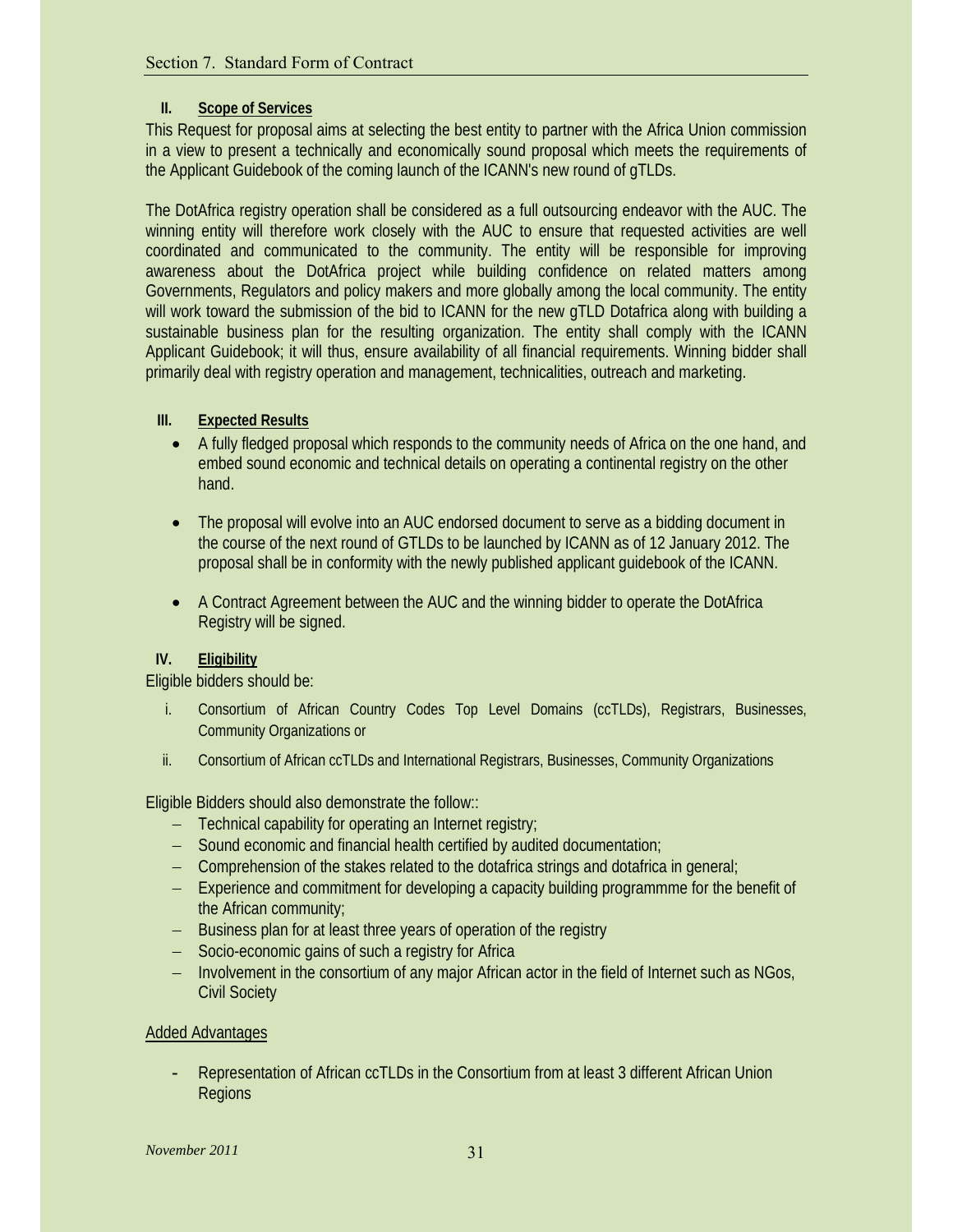#### **V. Selection, Application submission process**

Interested entities must submit the following documentation / information to demonstrate their qualifications;

- Act of company
- List and details of existing and projected partners
- The proof of involvement /partnership with at least three African ccTLD from different regions
- Key project managers and their personal Cvs
- Key references (Proven track record in registry operations)
- Application documentation with their proposal and best offer for operating the dotafrica registry on behalf of the AUC and the African community at large

#### **VI. Roles and responsibilities**

The winning bidder should bear in mind that:

- $-$  This is a geographical TLD which should be run on behalf of the community;
- Part of the profit generated should be re-invested through a grant program managed under the mandate of AU (Bidders will propose the mechanism for re-investment- such mechanism could be the Dotafrica foundation or trust fund);
- Bidders should propose the Policy Development Process (PDP);
- All the information disclosed in the client proposal becomes the property of AUC.
- The AUC bids and tendering rules are considered as the applicable Law governing all the biding operation.

Primary duties and responsibilities of the potential winner will be to:

- Operate a first class quality registry
- Make policy for name space (governance)
- Relate with existing core African Internet institutions Aftld, Afrnic, Afnog and others in a view to enhance internetworking capabilities on the continent;
- Work closely with the AUC to define and implement Business plan/Model.
- Facilitate global outreach about .africa initiative.
- Clearly communicate DotAfrica and collect feedback from the community (Private, Civil and Government) on the initiative.
- Proactively develop and implement programs, project and products that will encourage DotAfrica domain usage within the Africa region.
- Conduct Field research on challenges, good practices and success stories related to regional gTLD domain management. Communicate the outcome of these researches to the steering committee.
- Promote DotAfrica Initiative in the region and worldwide.
- Identify partners and lead collaboration effort with relevant organization to strengthen the initiative.
- Represent DotAfrica on appropriate forum.

#### Additional Duties

- Collaborate with the Internet community on the project.
- Lead the effort to create an active domain name community in Africa
- Perform other related duties as required and assigned by the AUC